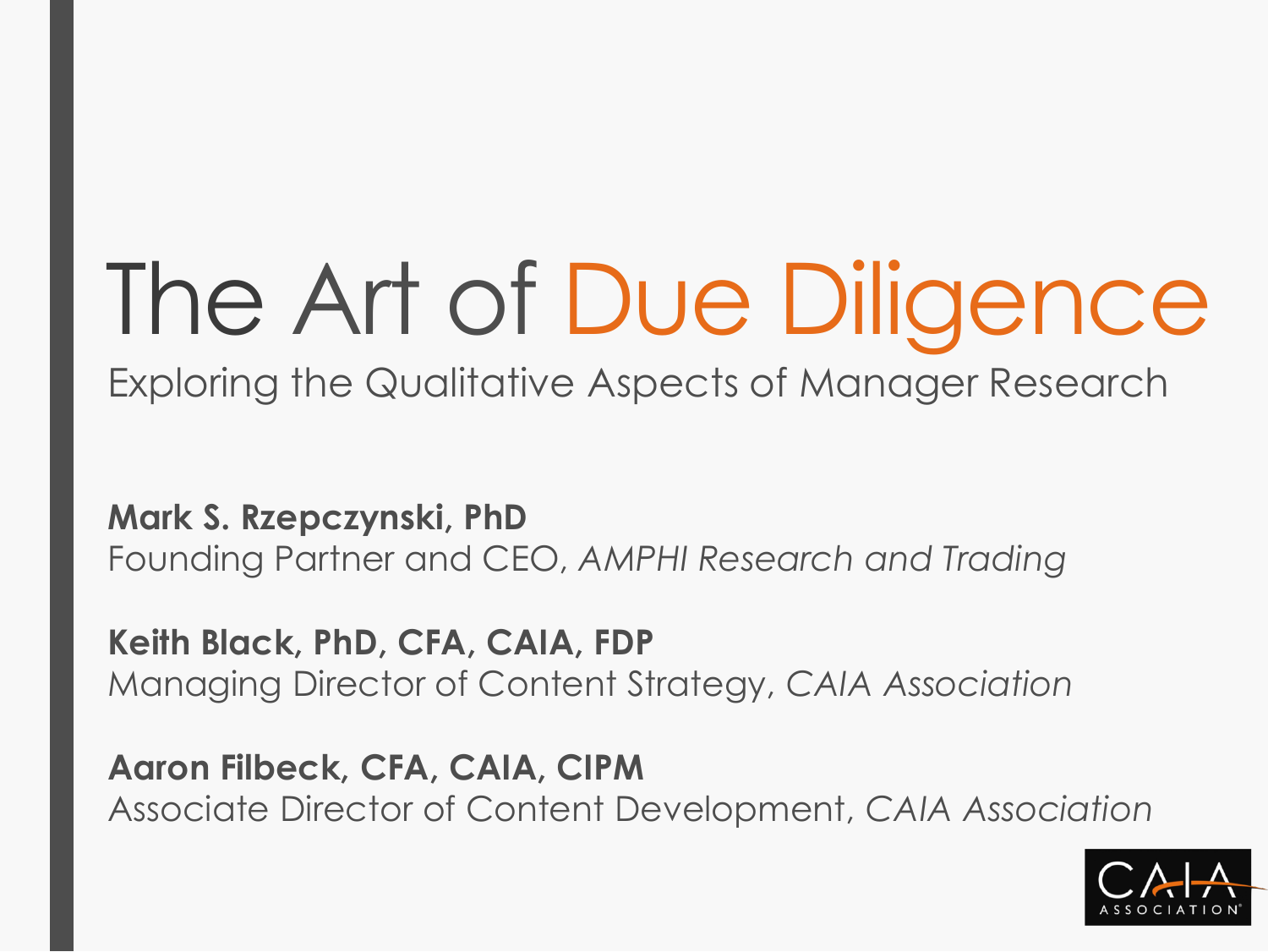# 2021 CAIA Level II Curriculum

#### **Topic 8: Due Diligence & Selecting Managers**

- Active Management and New Investments
- Selection of a Fund Manager
- Investment Process Due **Diligence**
- Operational Due Diligence
- Due Diligence of Terms and Business Activities

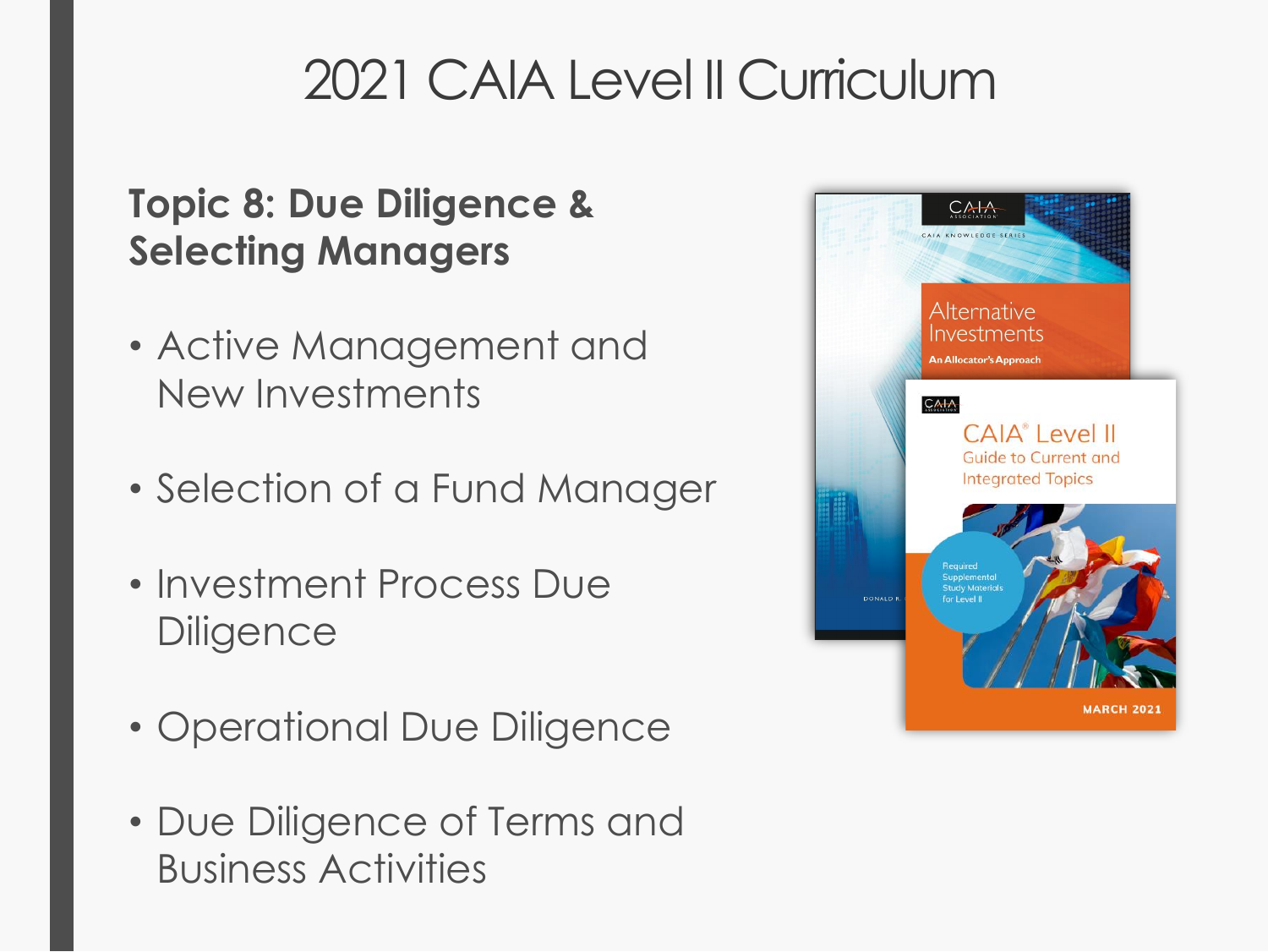## **Motivation**

Manager selection and the due diligence process is a complex process which includes both quantitative and qualitative analysis that has not been adequately explored.

Using the global CAIA membership, we conducted a survey of both investors and managers involved with the selection of alternative investment managers to generate insights on the decision process.

This survey will help direct research and education on how manager selections can be made more efficient and investors can better separate the skill from luck with alternative investments.

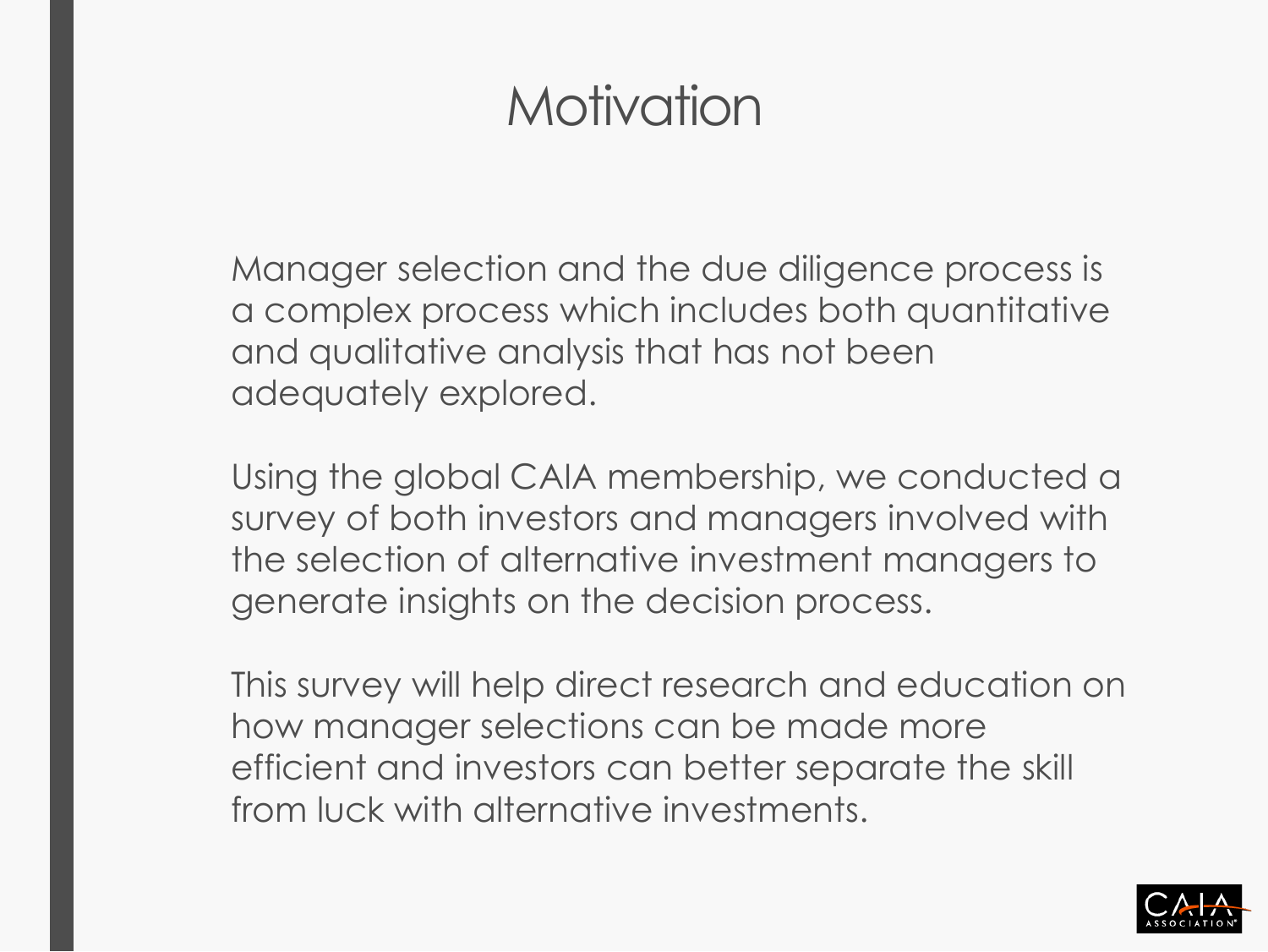## Executive Summary

- *Alternative investment manager selection is a complex process that relies on both quantitative and qualitative analysis that cannot be captured through specific empirical measures of skill.*
- *Manager skill assessment for alternative investment is much more difficult than selecting traditional investment managers and requires greater analysis of the philosophy, culture, and processes of the manager.*
- *Qualitative factors for alternative manager skill assessment are as important or more important than the quantitative assessment for alternative managers assessment.*
- *The operational due diligence of manager business risk can dominate or override assessment of investment skill and is critical to the manager selection process.*
- *The manager selection process is tailored to the strategy being reviewed. Thus, the issues or factors involved with choosing a private equity manager are very different from factors associated with a systematic hedge fund manager.*

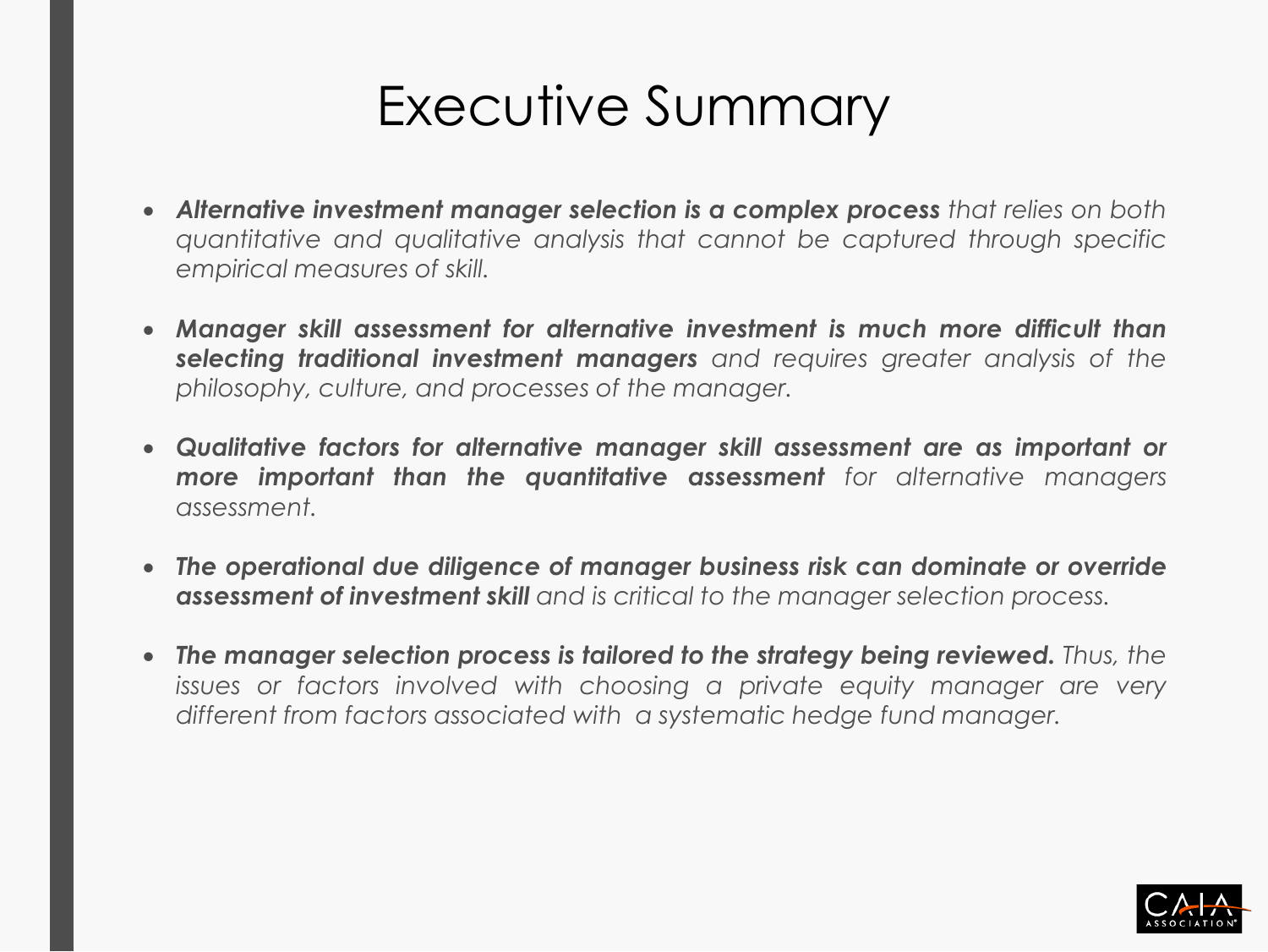# An Overview of the Due Diligence Process



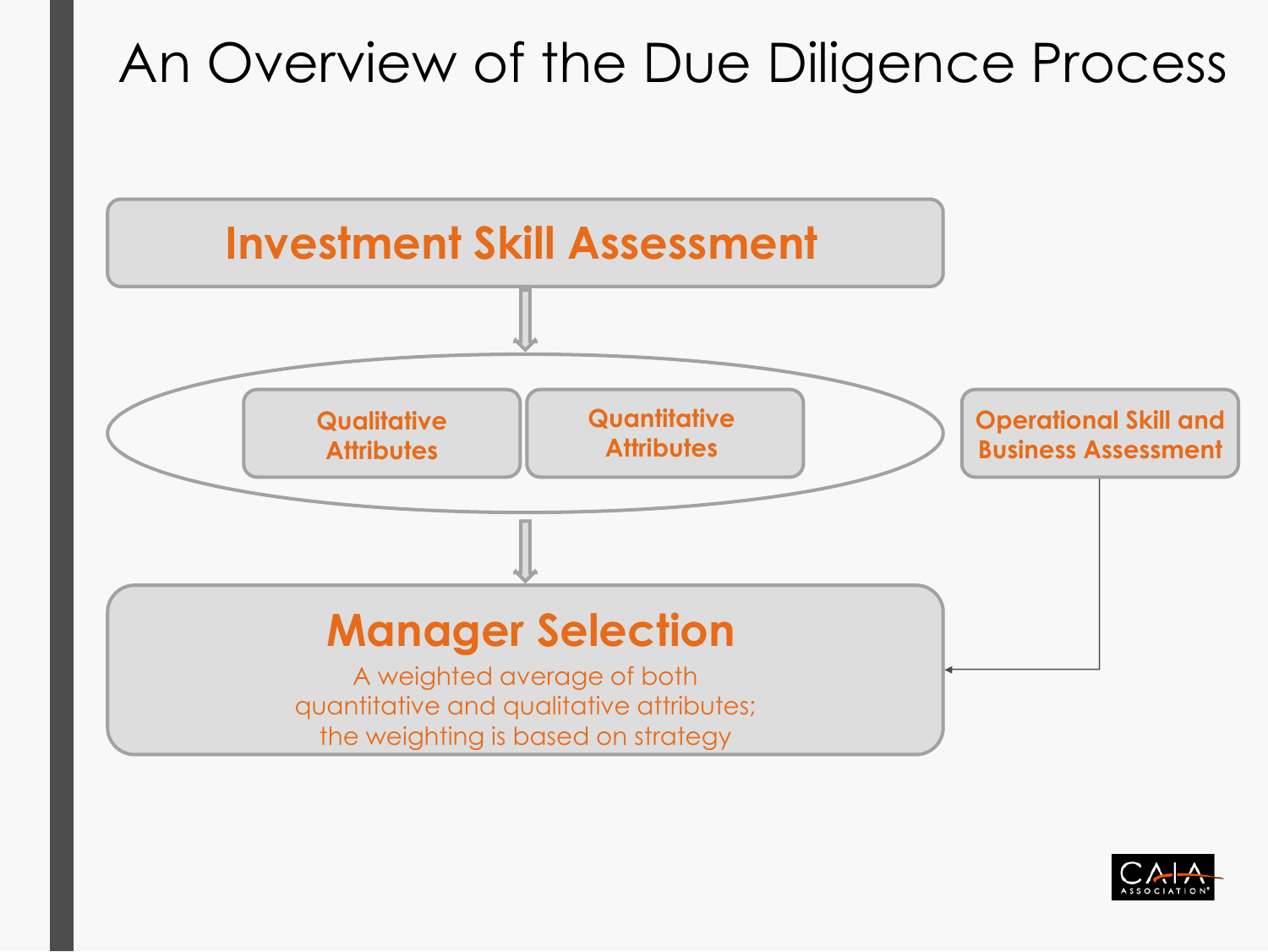## Survey Participants

- A total survey response (N=344) is divided between 233 investors and 111 managers across a broad range of geographies, job descriptions, titles, firm types, and sizes.
- Just over 50 percent of investor participants are located in the US with approximately 20 percent in Europe. The remainder of investors are in Asia and Latin America. The majority of these participants (70%) are very or extremely involved with due diligence and manager selection and do not just have an interest in the subject.
- 50 percent of the investor respondents are associated with firms over \$10 billion in assets under management and one third representing over \$100 billion in assets under management. Small firms under \$500 million in AUM represent about 25% of the investors.
- Most of these investor participants have significant exposure in alternative investments. 70 percent have 10 percent or more of the total assets under management in alternative and more than 15 percent are holding 50 percent or more in alternatives.
- 45 percent of the respondents have 10 plus years of experience in manager selection and due diligence and over 40 percent have both CAIA and CFA designations.
- About 1/3<sup>rd</sup> of the respondents review 25 or more managers each year. This number does not include meetings or conversations which do not lead to a complete due diligence.

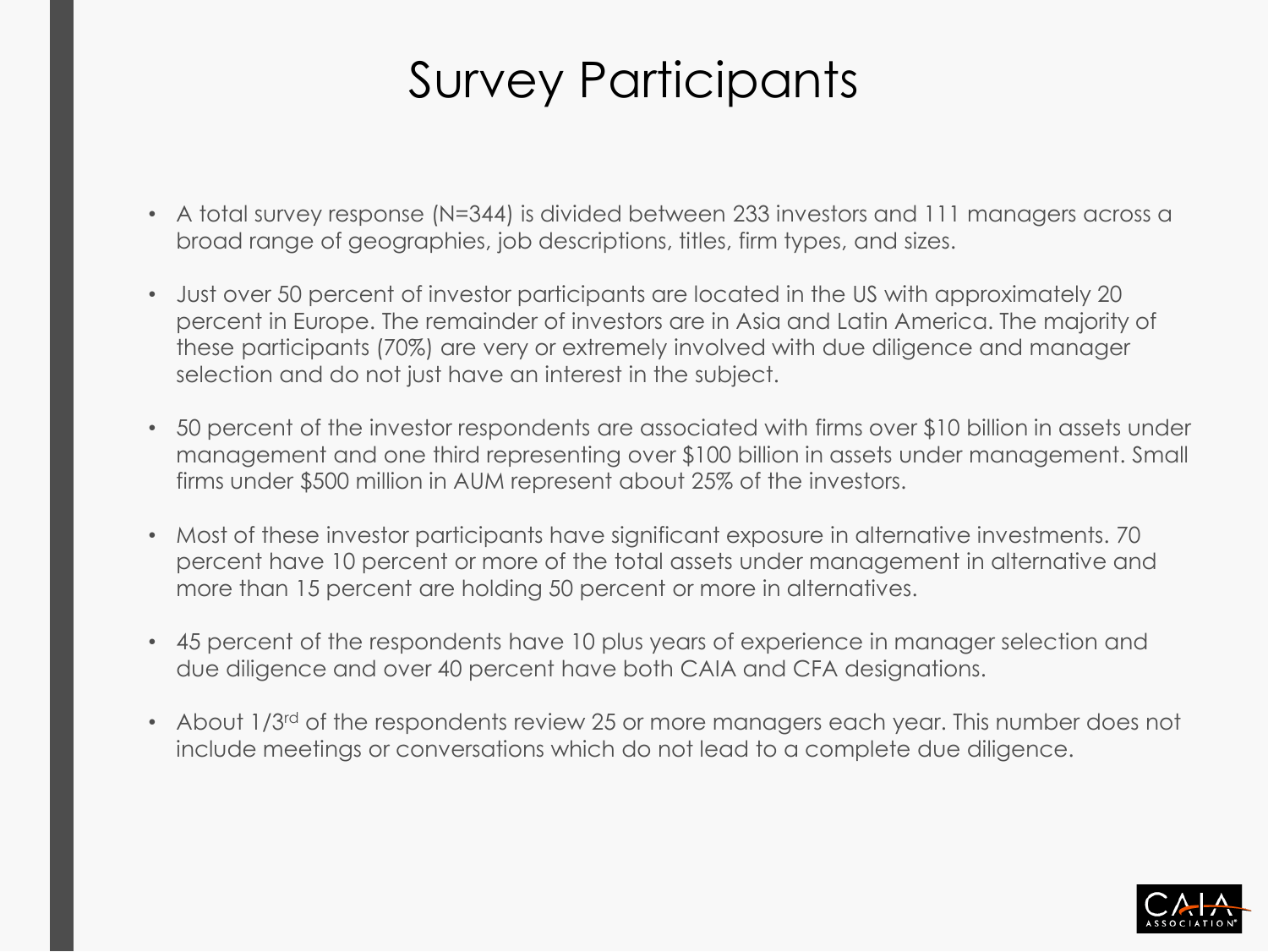# AN OVERVIEW OF THE MANAGER SELECTION PROCESS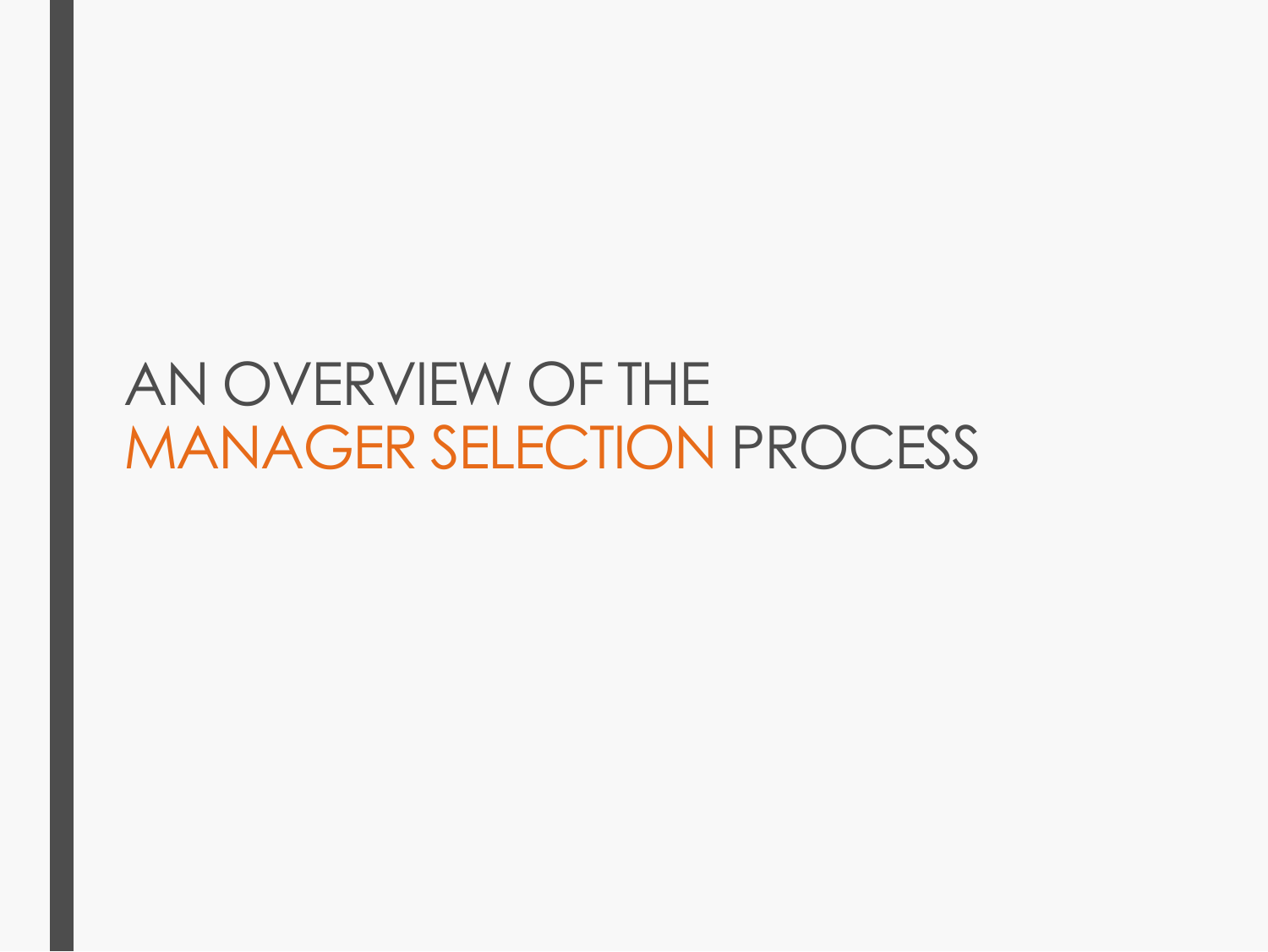#### How Long Does the Manager Selection Process Take?



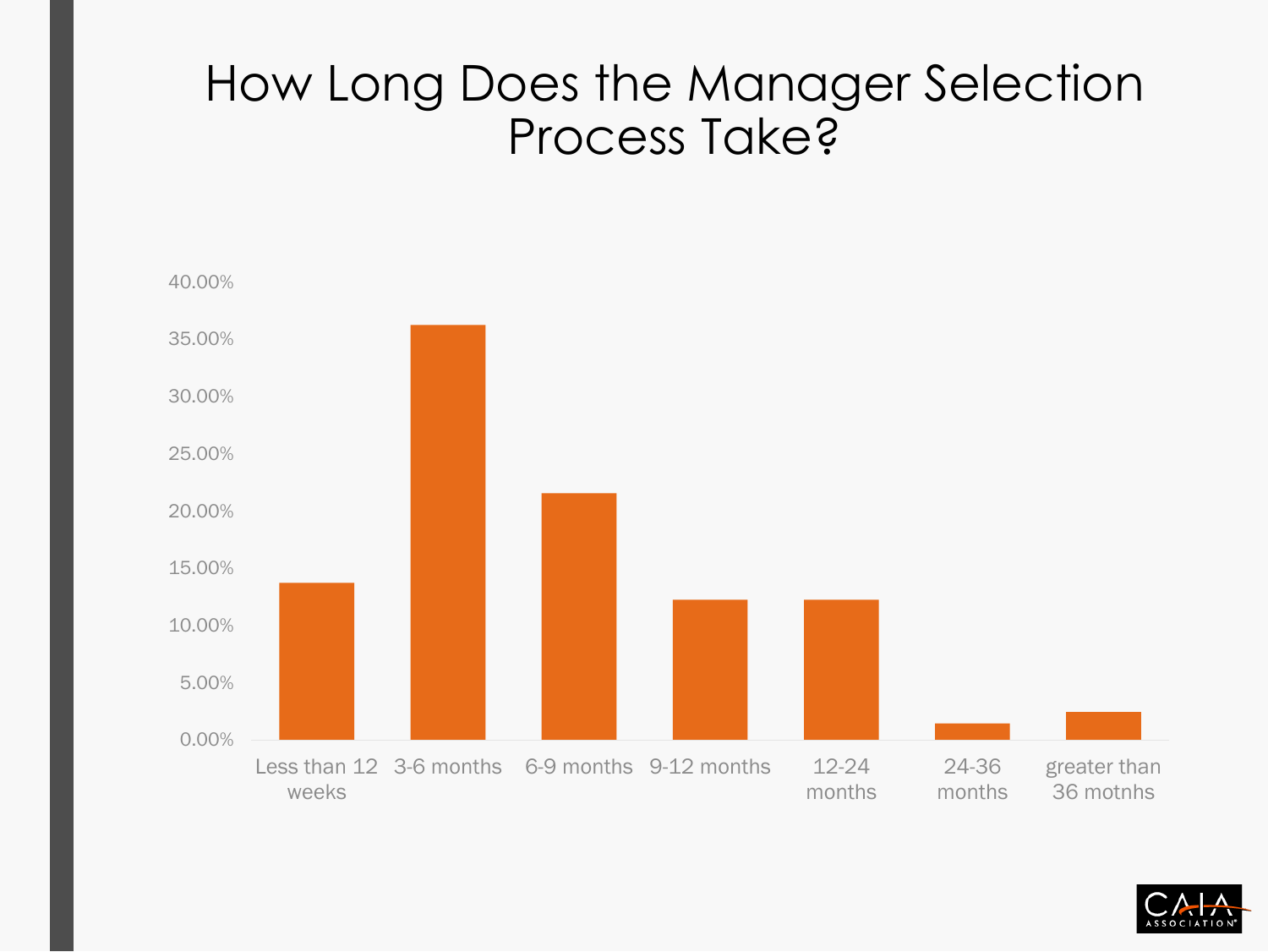## Who Approves a New Manager?



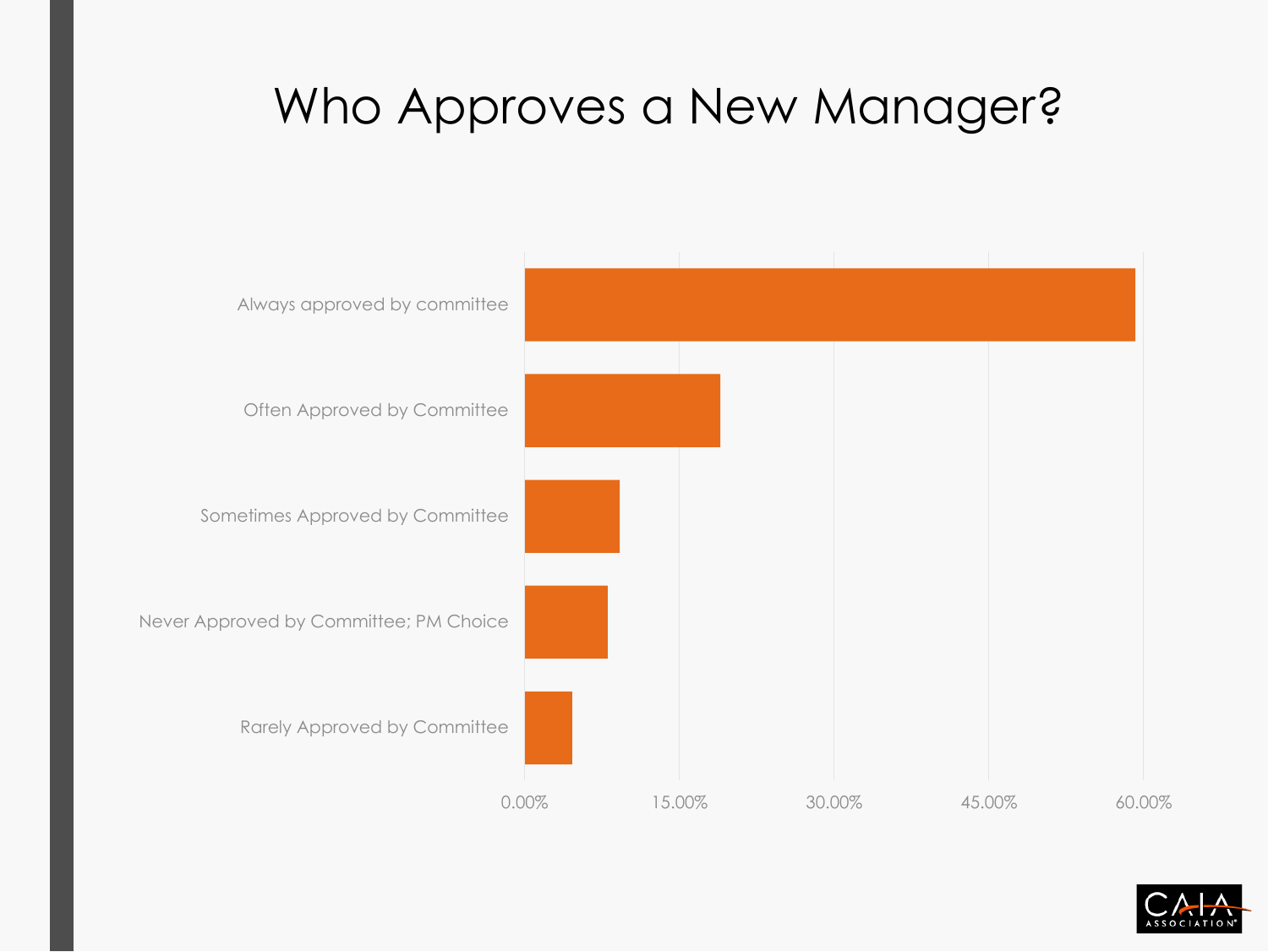#### How Standardized Is the Due Diligence Questionnaire Process?



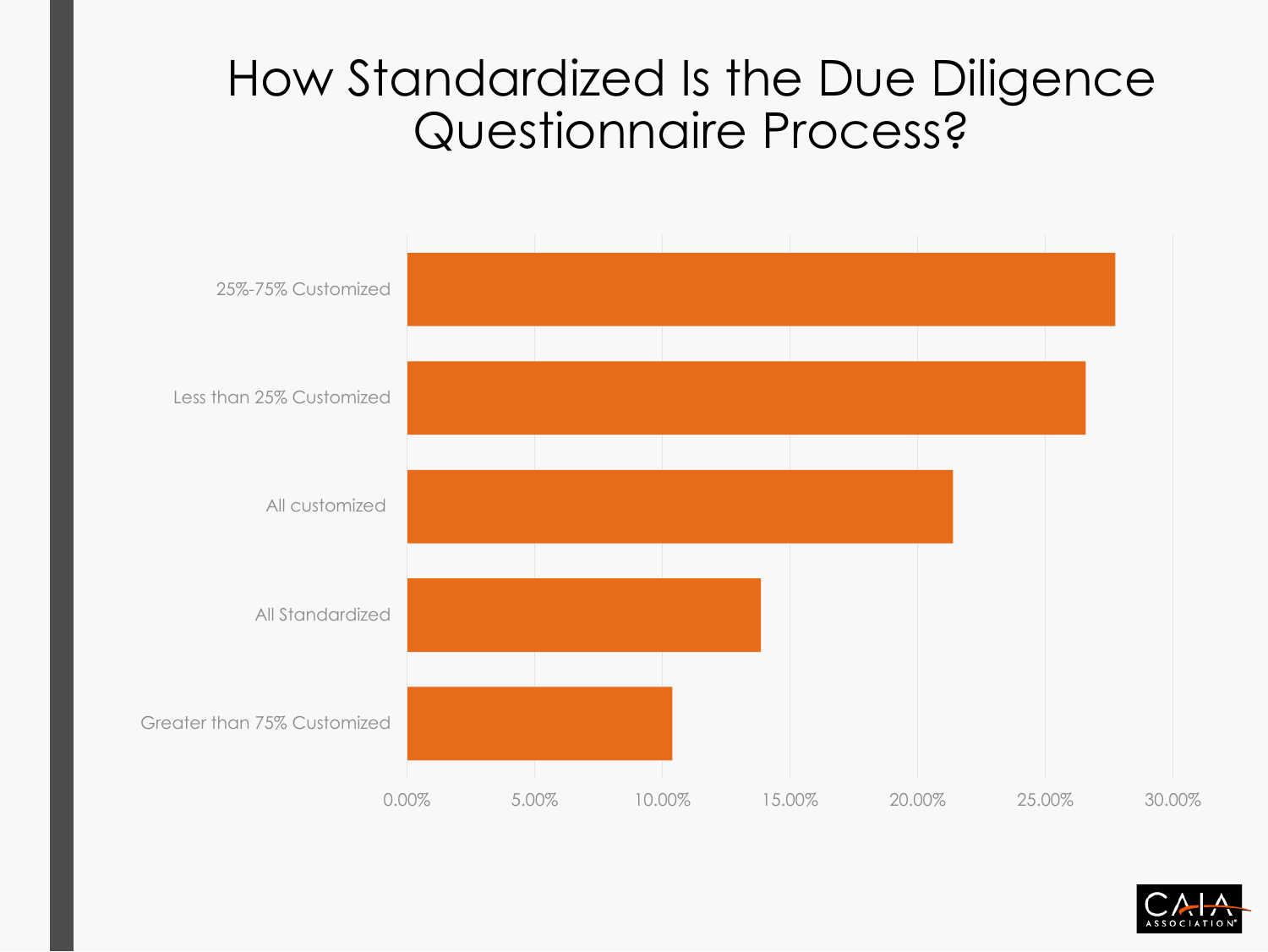#### How Important Is the Quality of Answers to a Due Diligence Questionnaire?



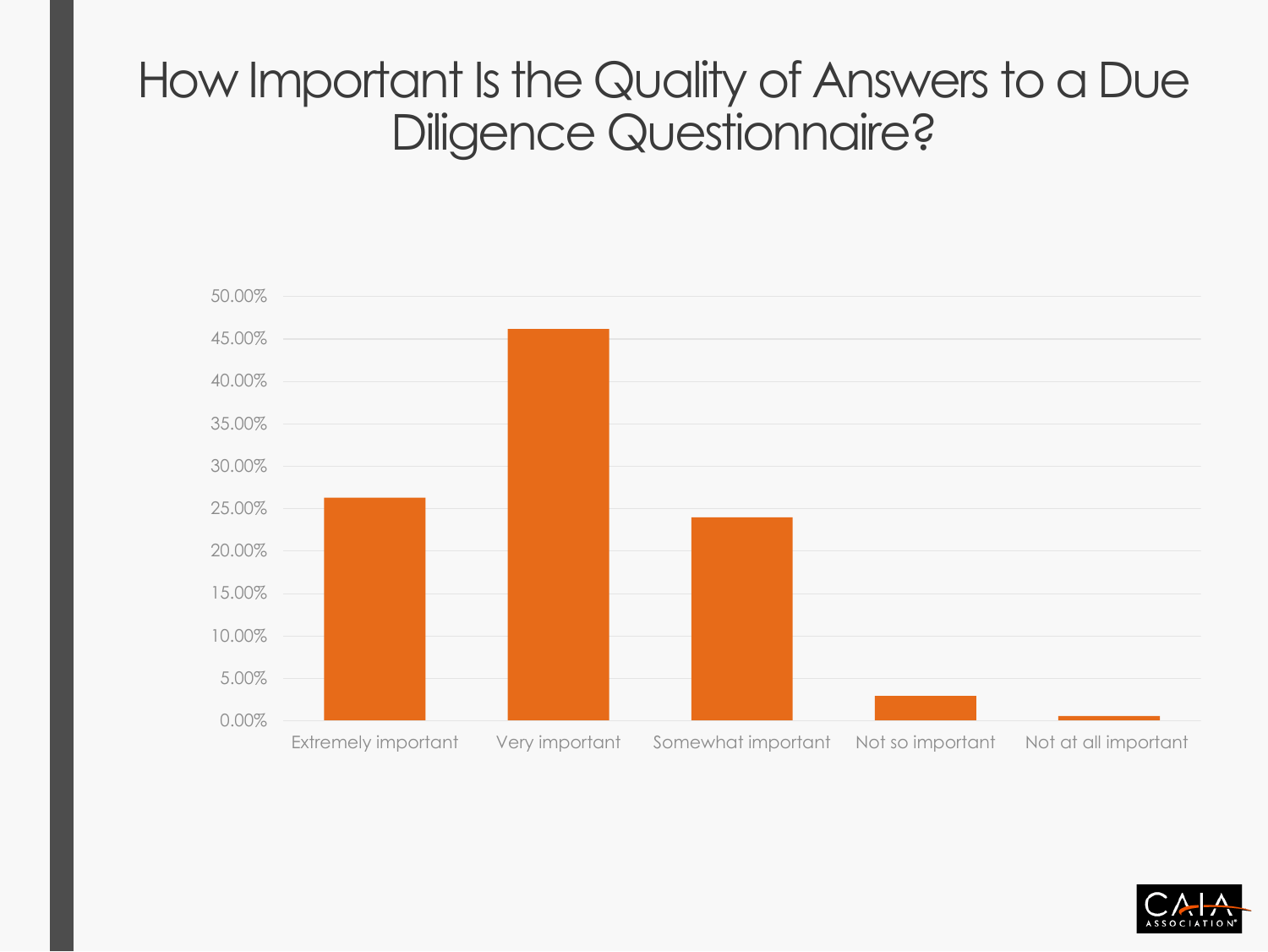#### Do Consultants Have an Impact on the Manager Selection Process?



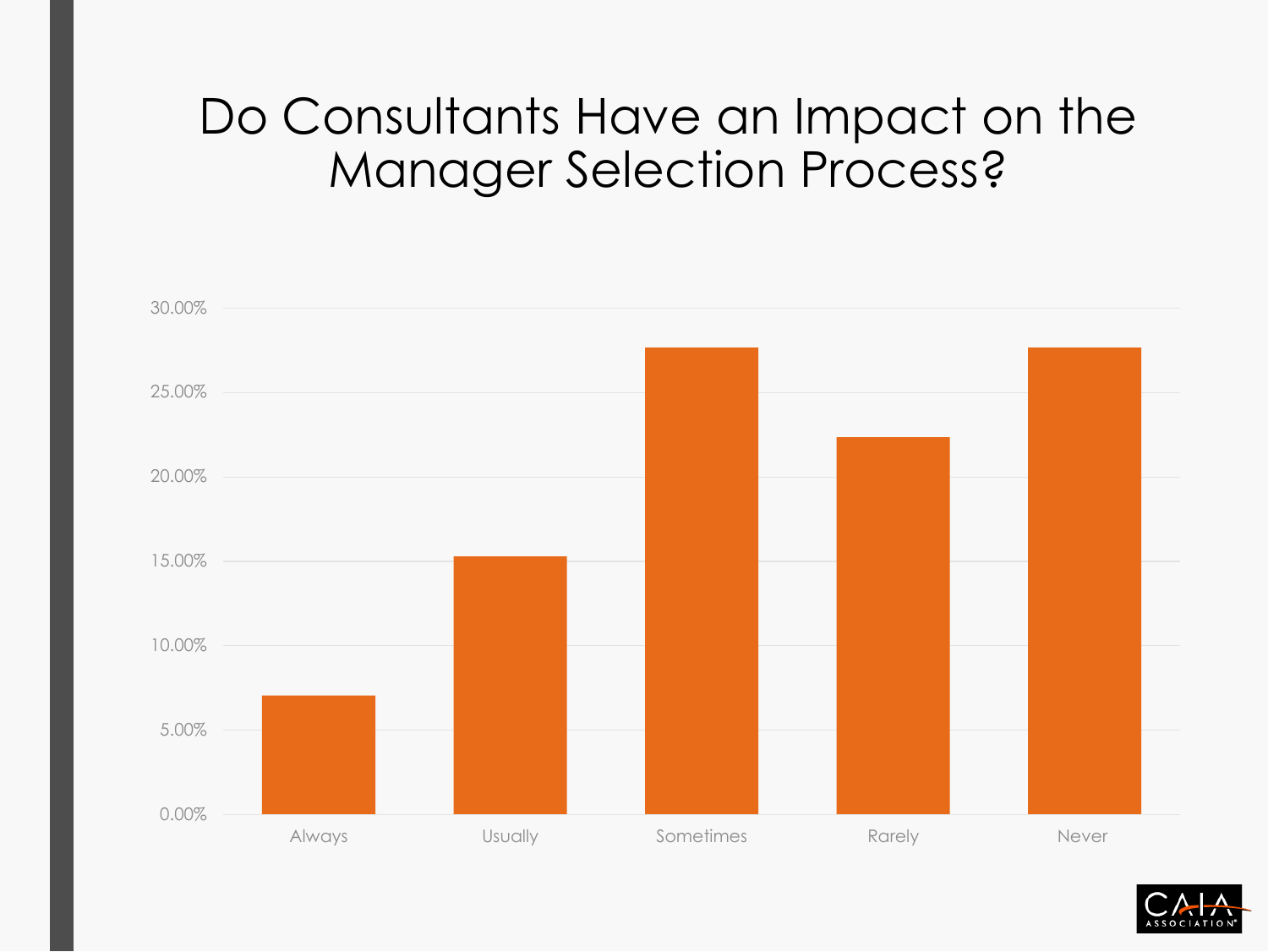# THE SELECTION OF ALTERNATIVE INVESTMENT MANAGERS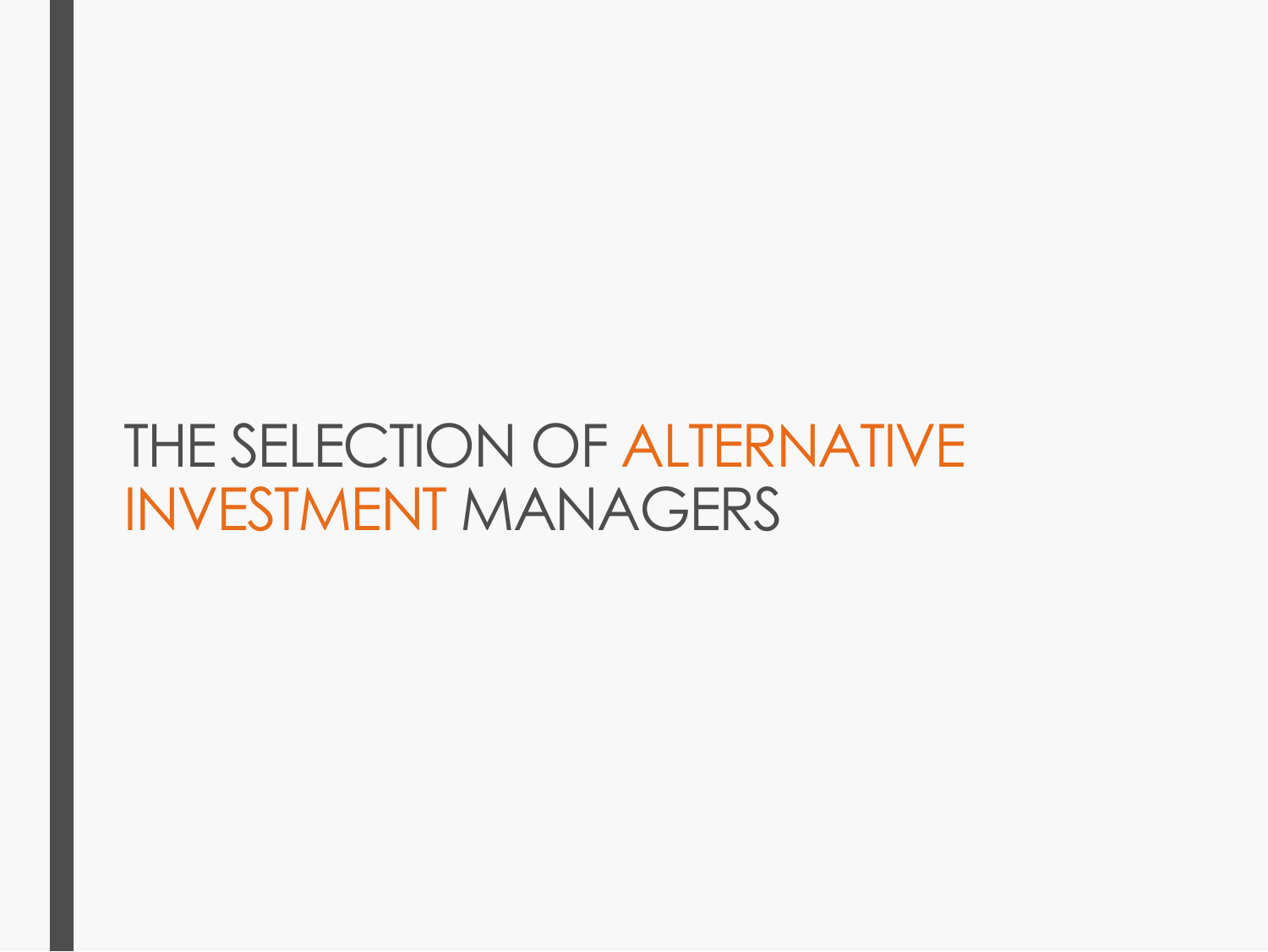#### Which Strategies Are the Most Difficult to Assess?



(Weighted average of responses based on a scale of 1, not at all difficult, to 5, extremely difficult)

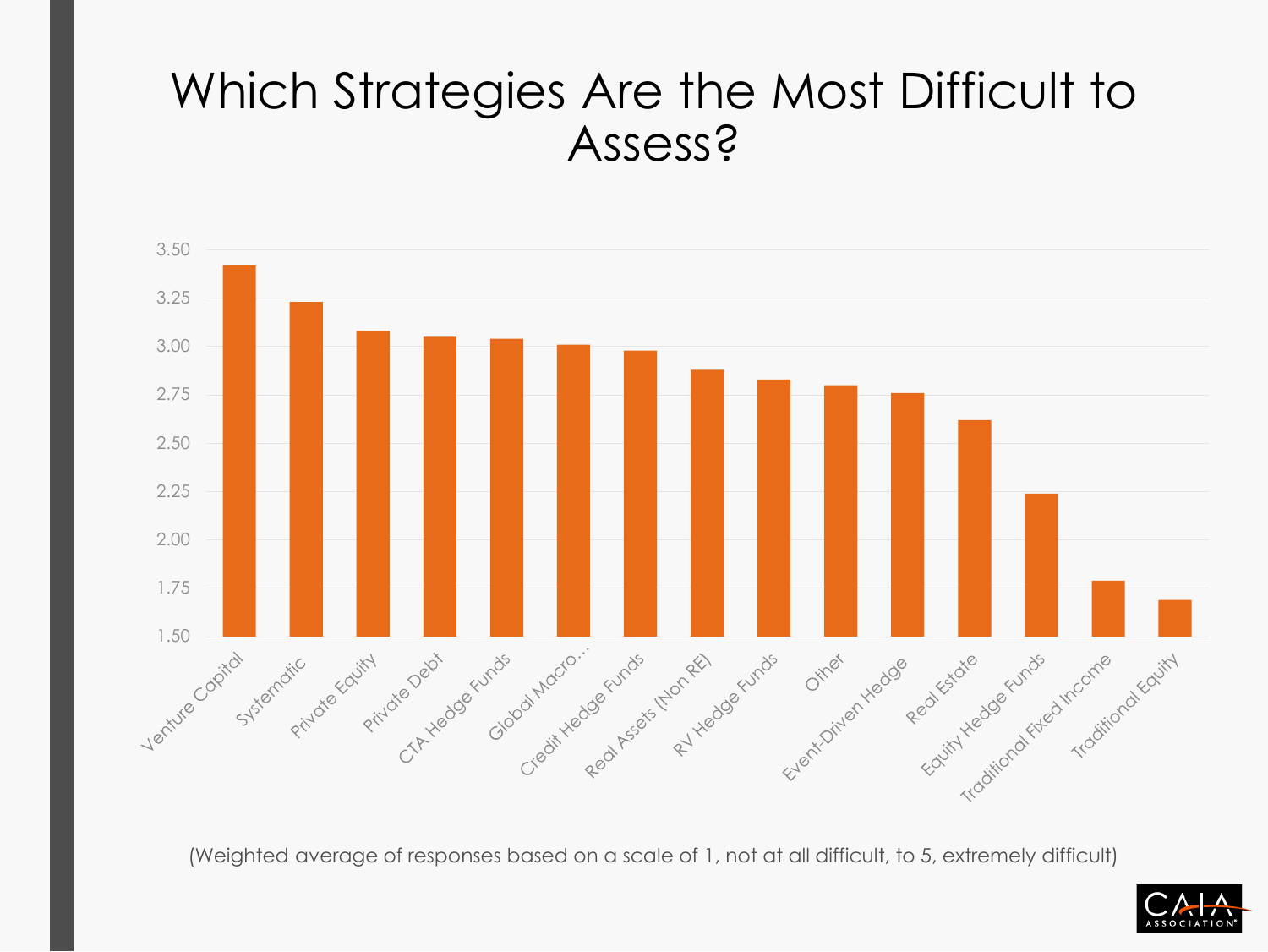## Which Type of Due Diligence Is Most Important: Quantitative, Qualitative, or Operational?



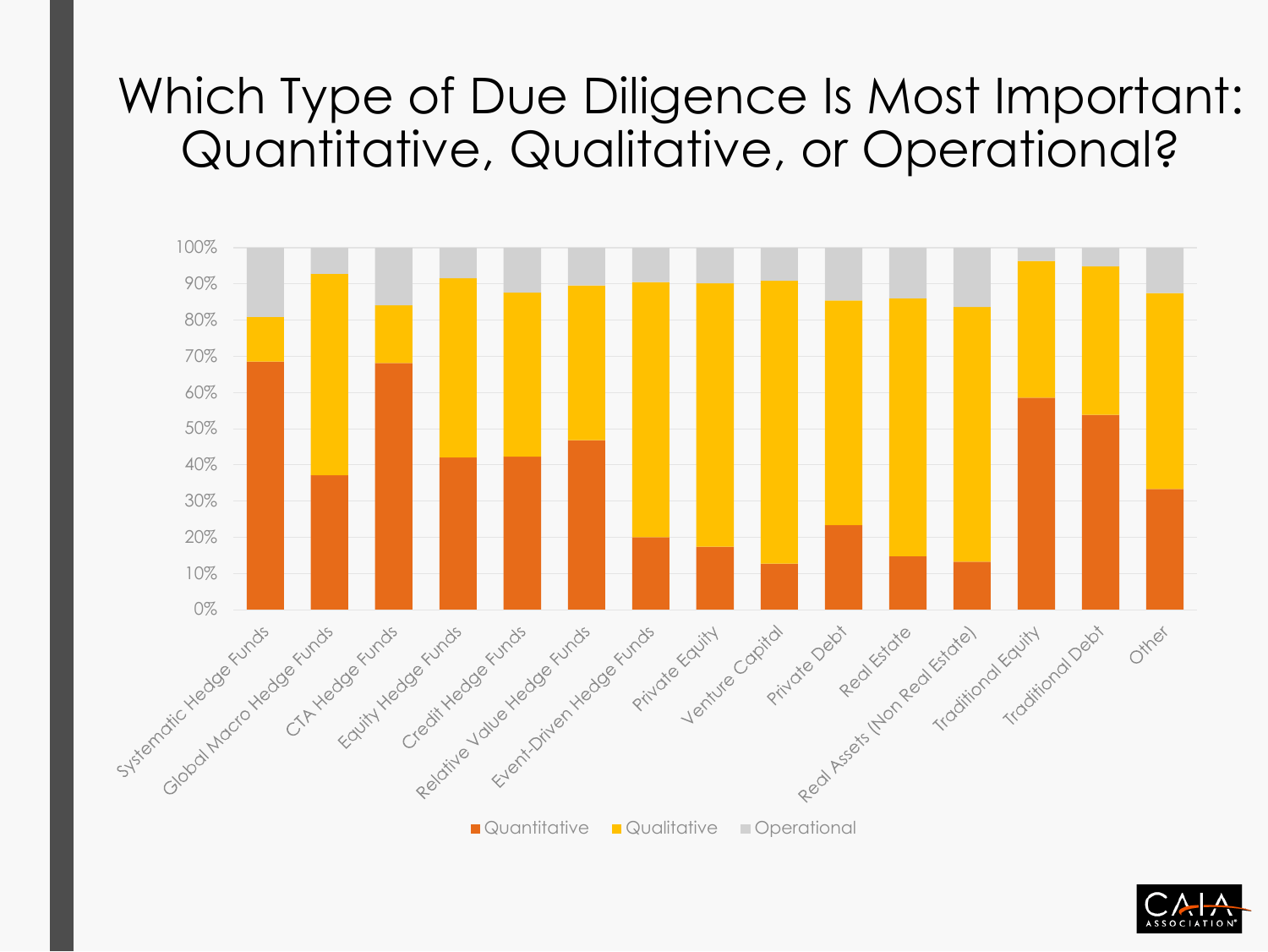#### Which Has the Most Predictive Power of Future Performance?



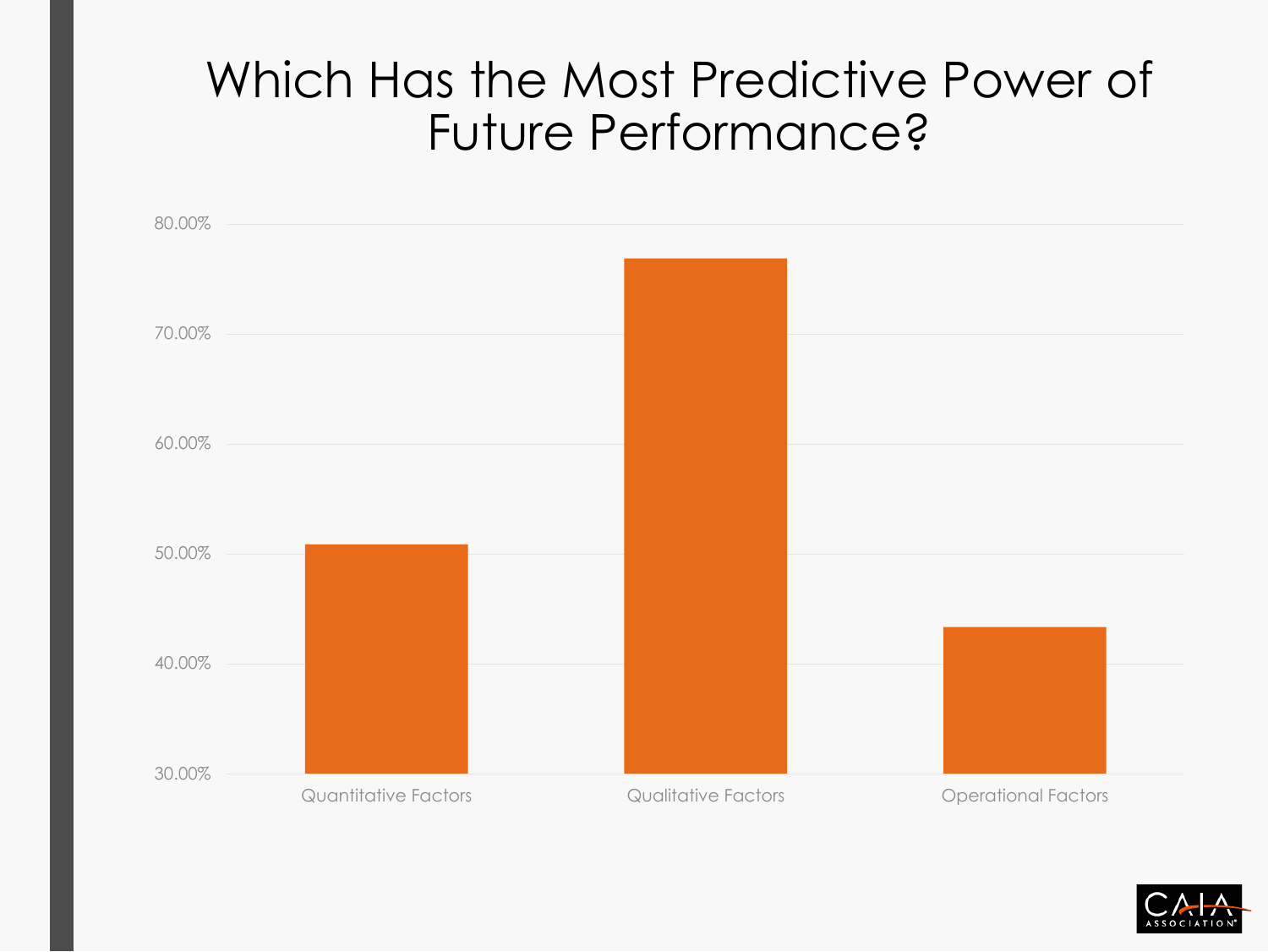#### Which Quantitative Factors Are Most Important?



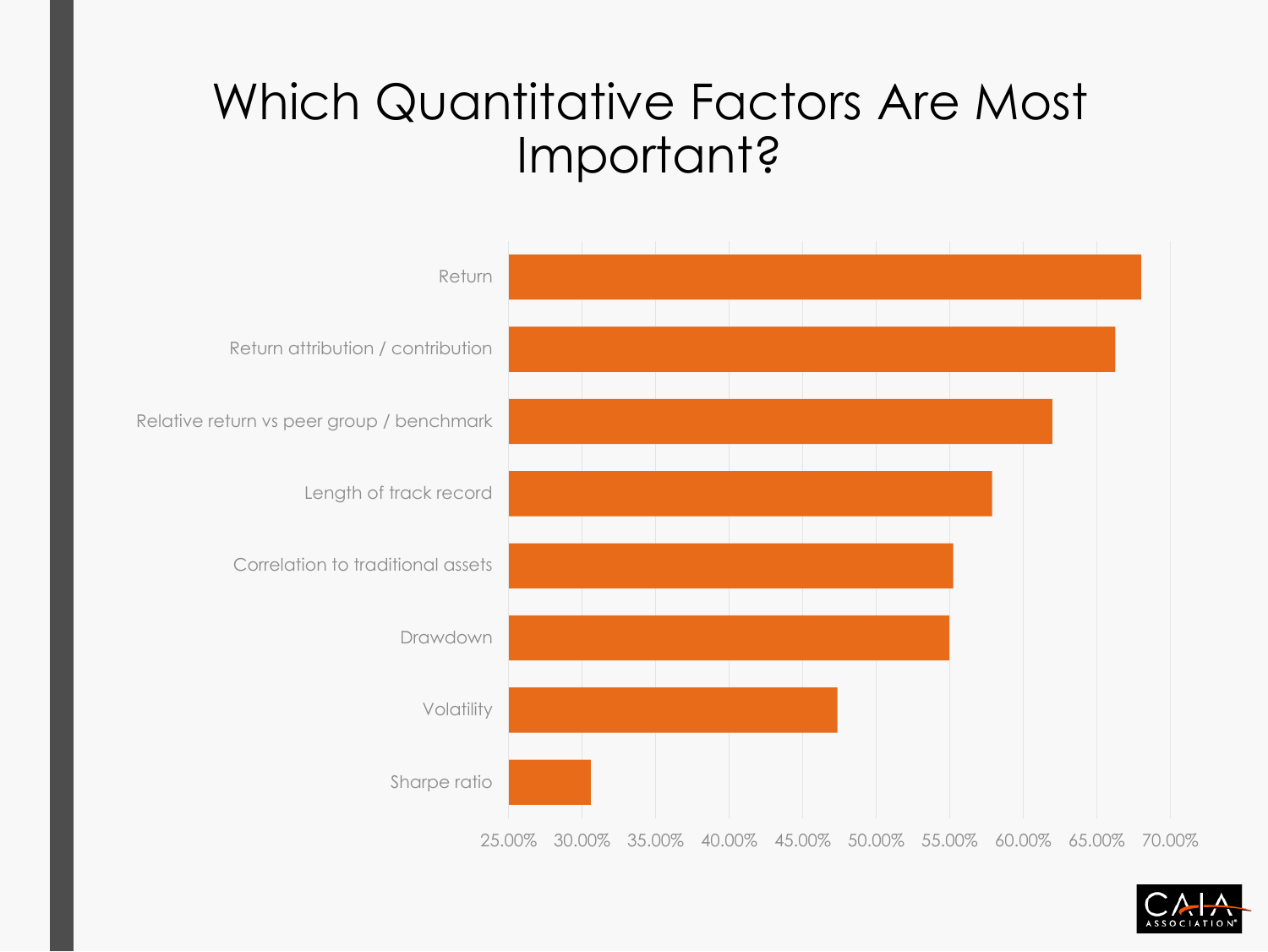## Which Qualitative Factors Are Most Important?



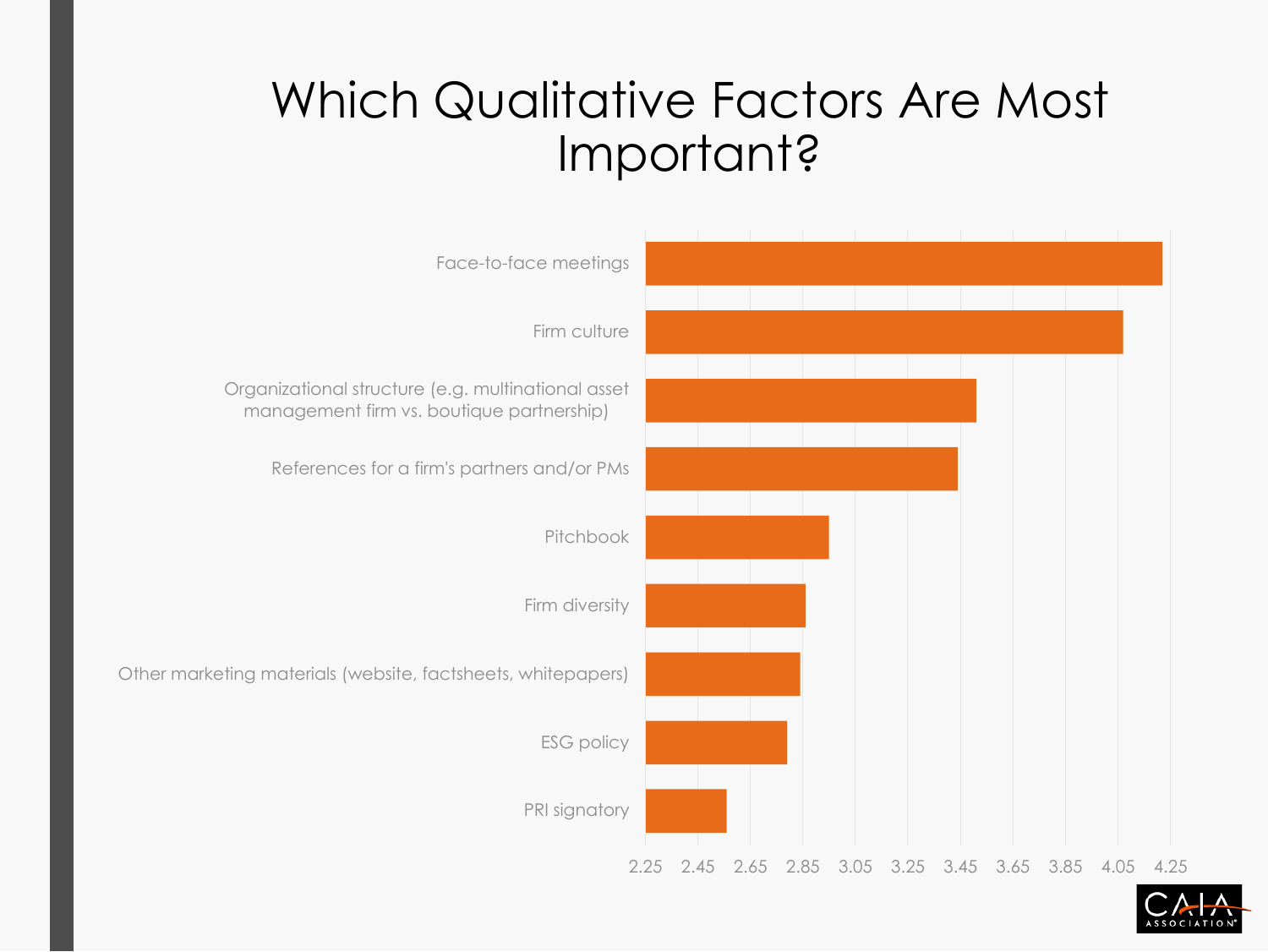#### Cultural Values that Impact Manager **Selection**



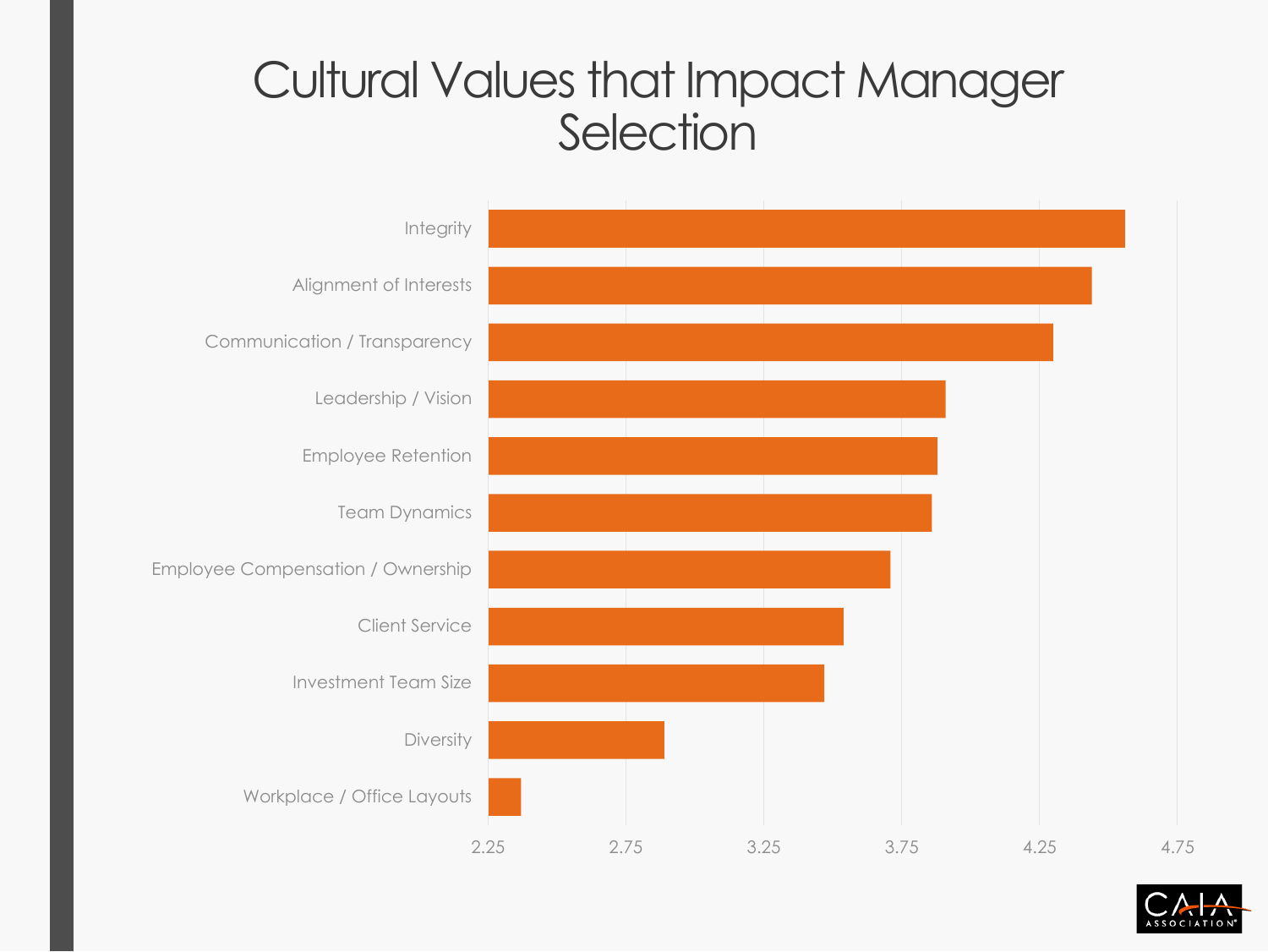## Which Operational Factors Impact Manager Selection?



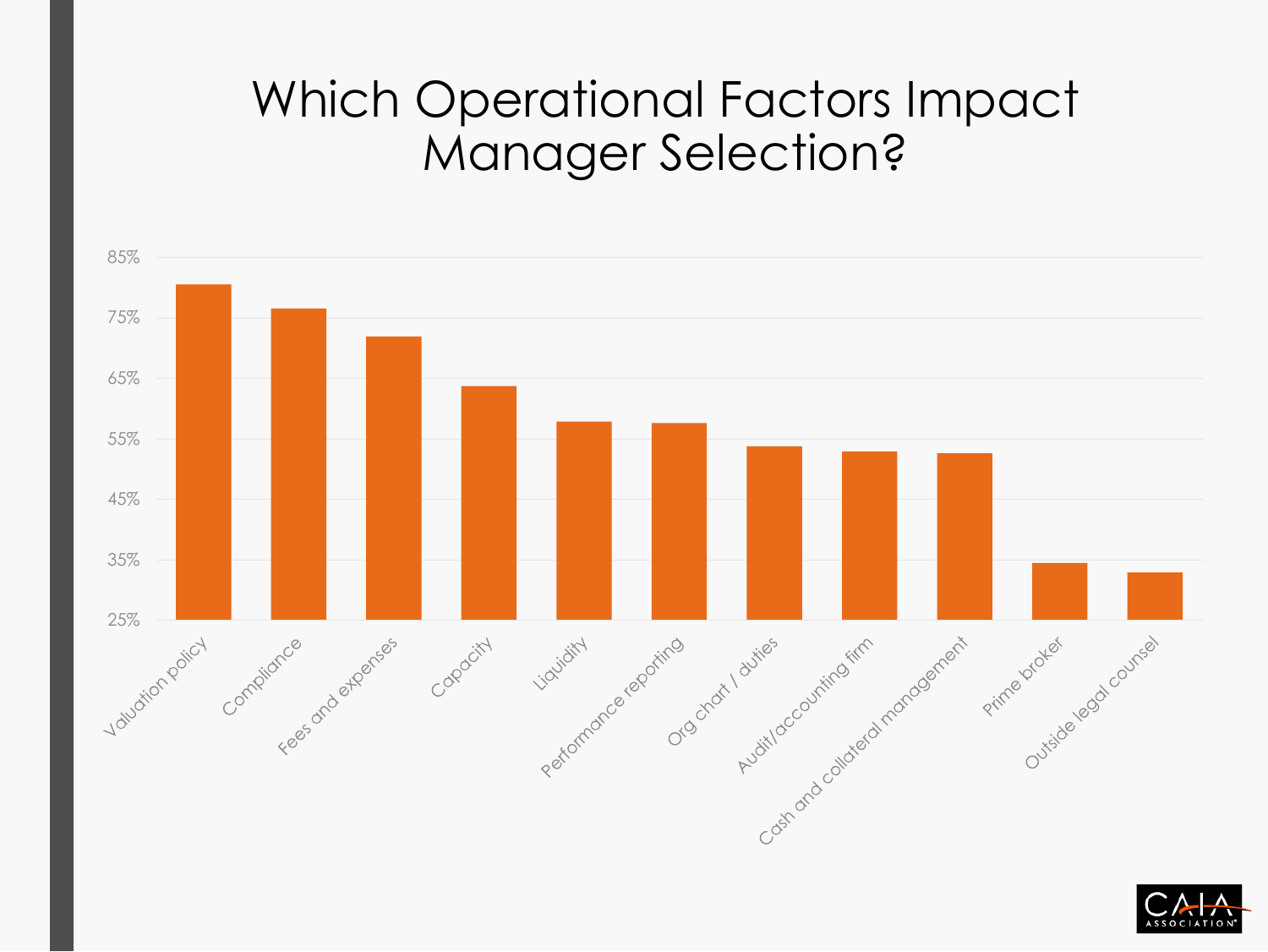## Likelihood of ODD Overriding IDD



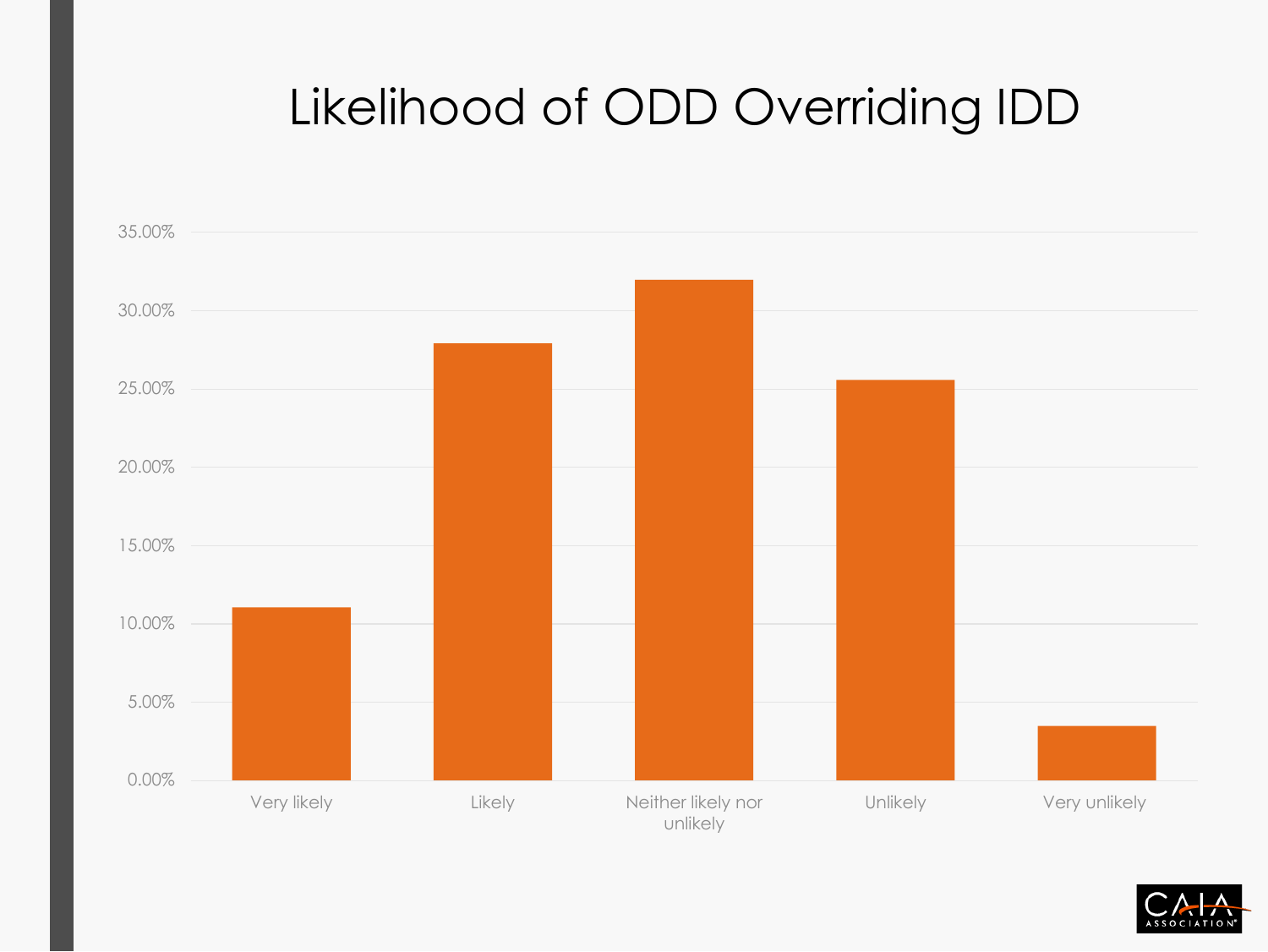## What Disqualifies a Manager?



(1 to 11); Low value means more likely to disqualify)

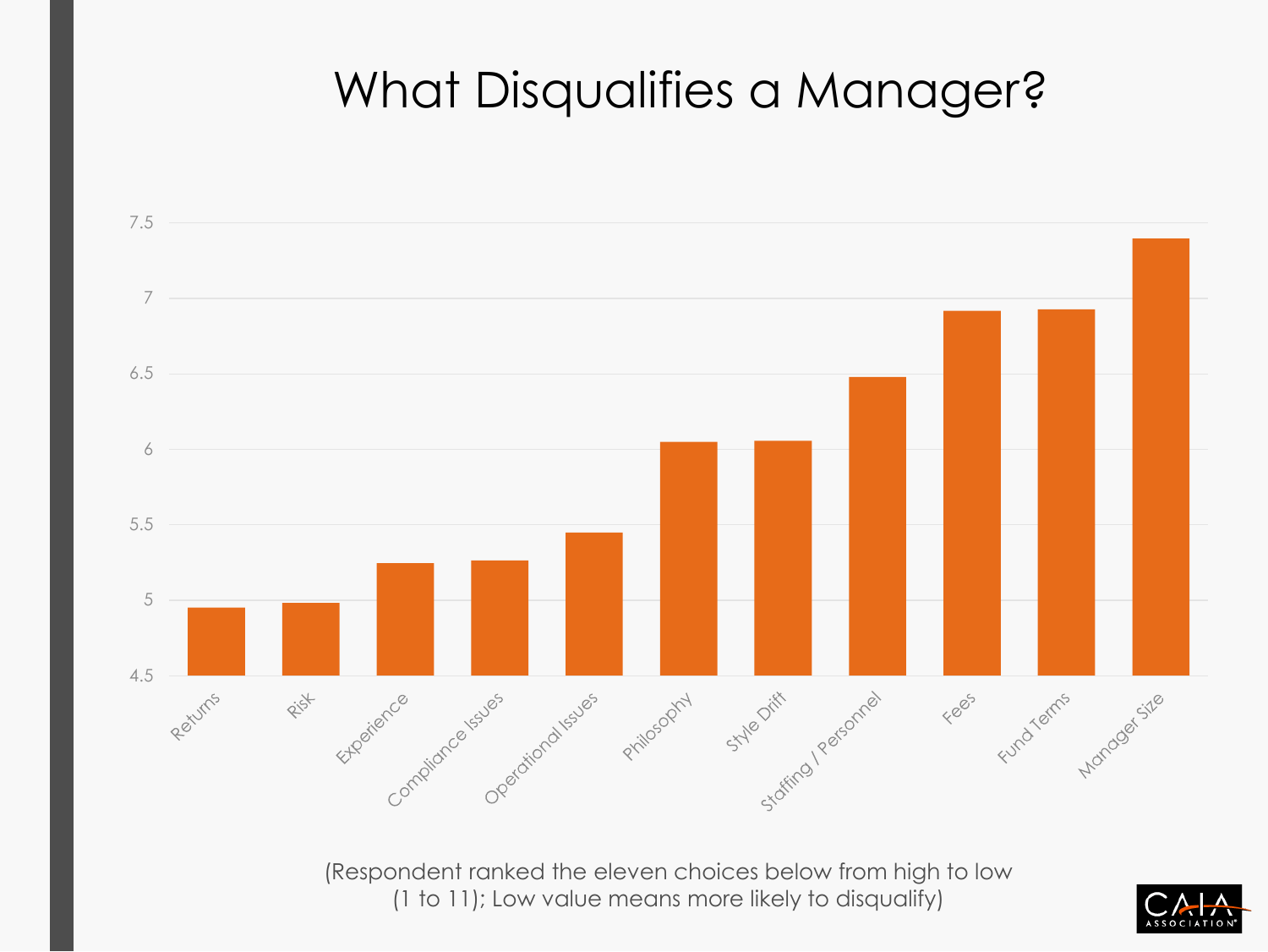## Benchmarking Manager Performance



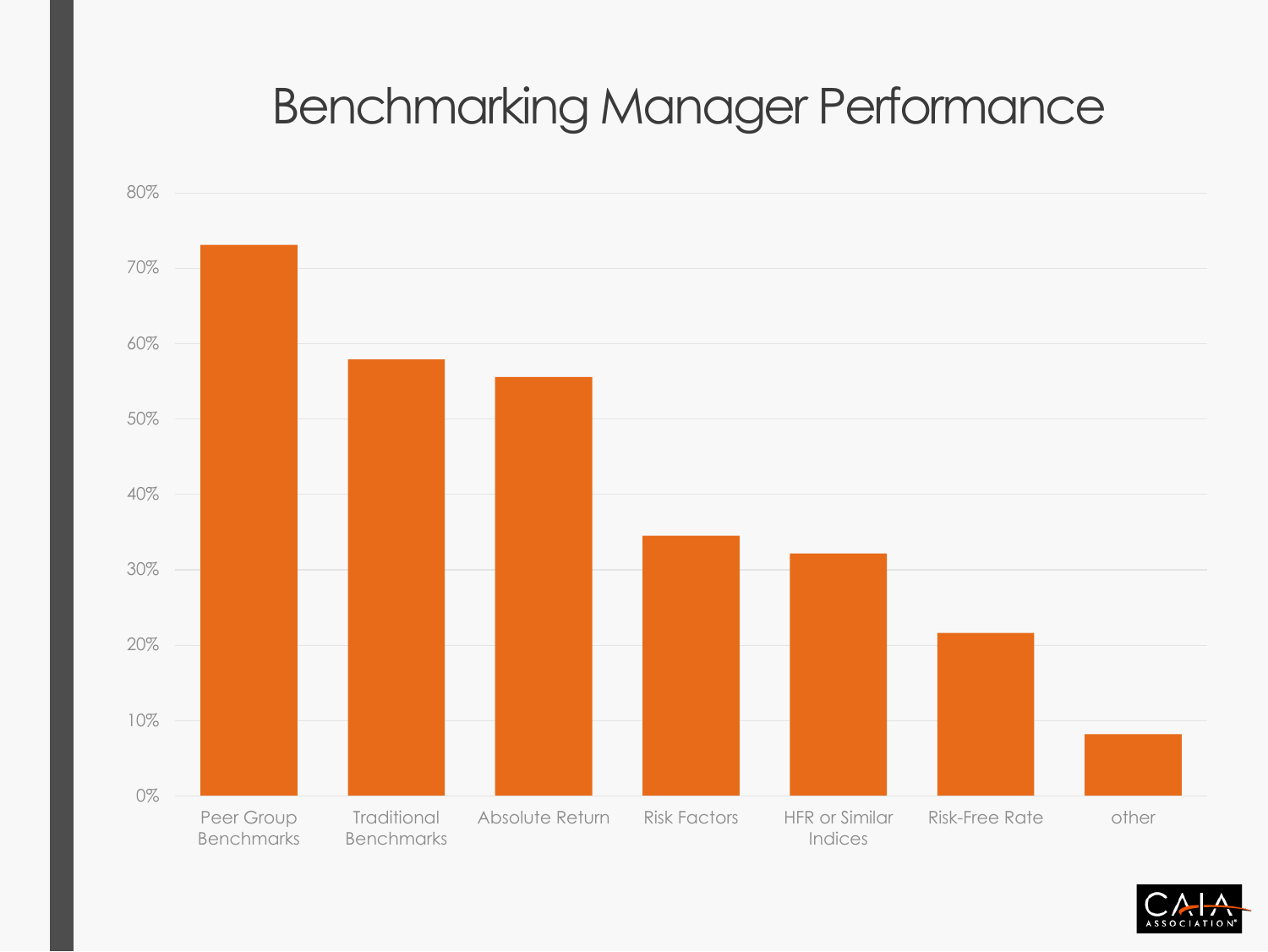# Experience & Pedigree



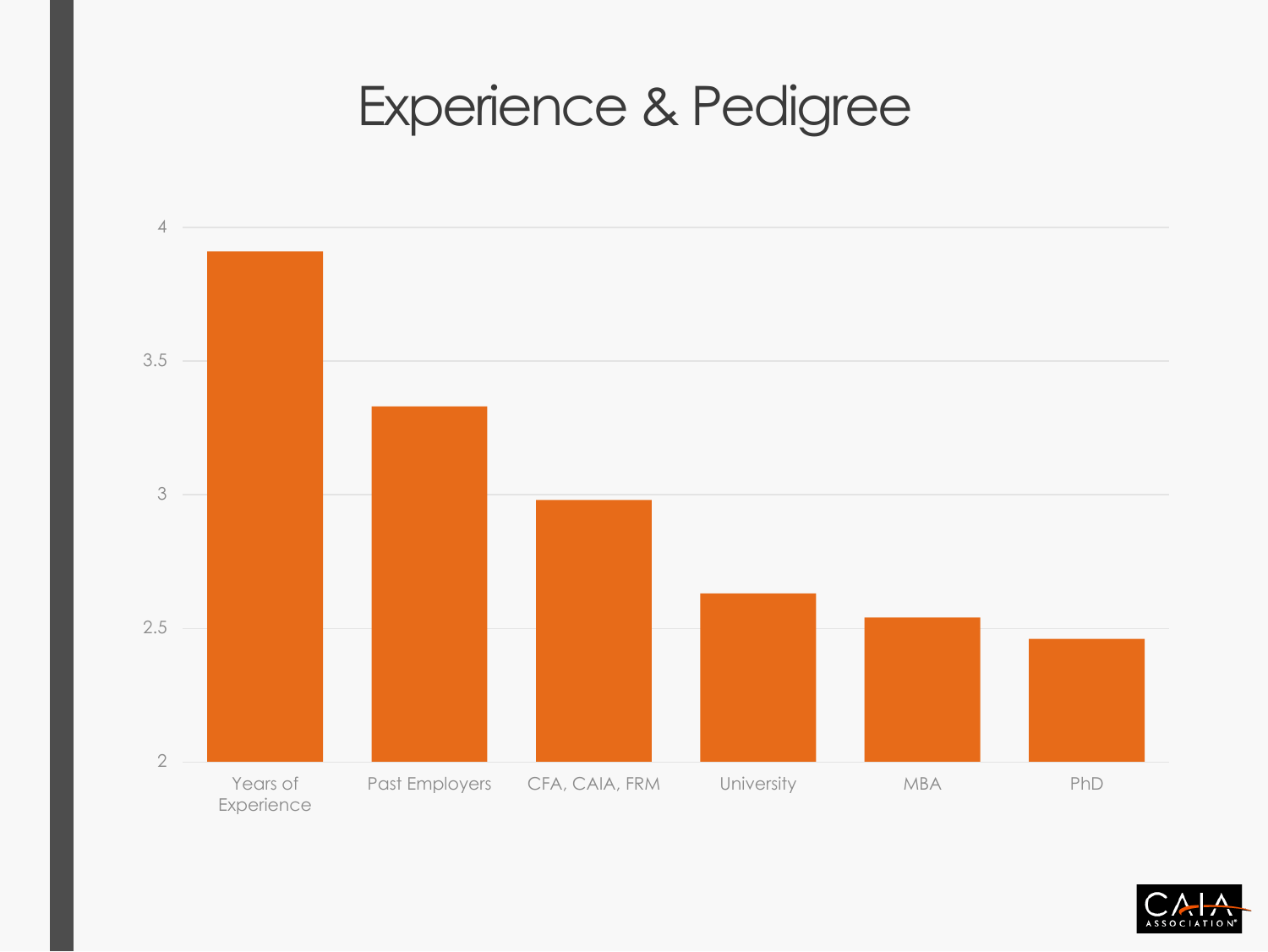#### Importance of Different Components of the Investment Process



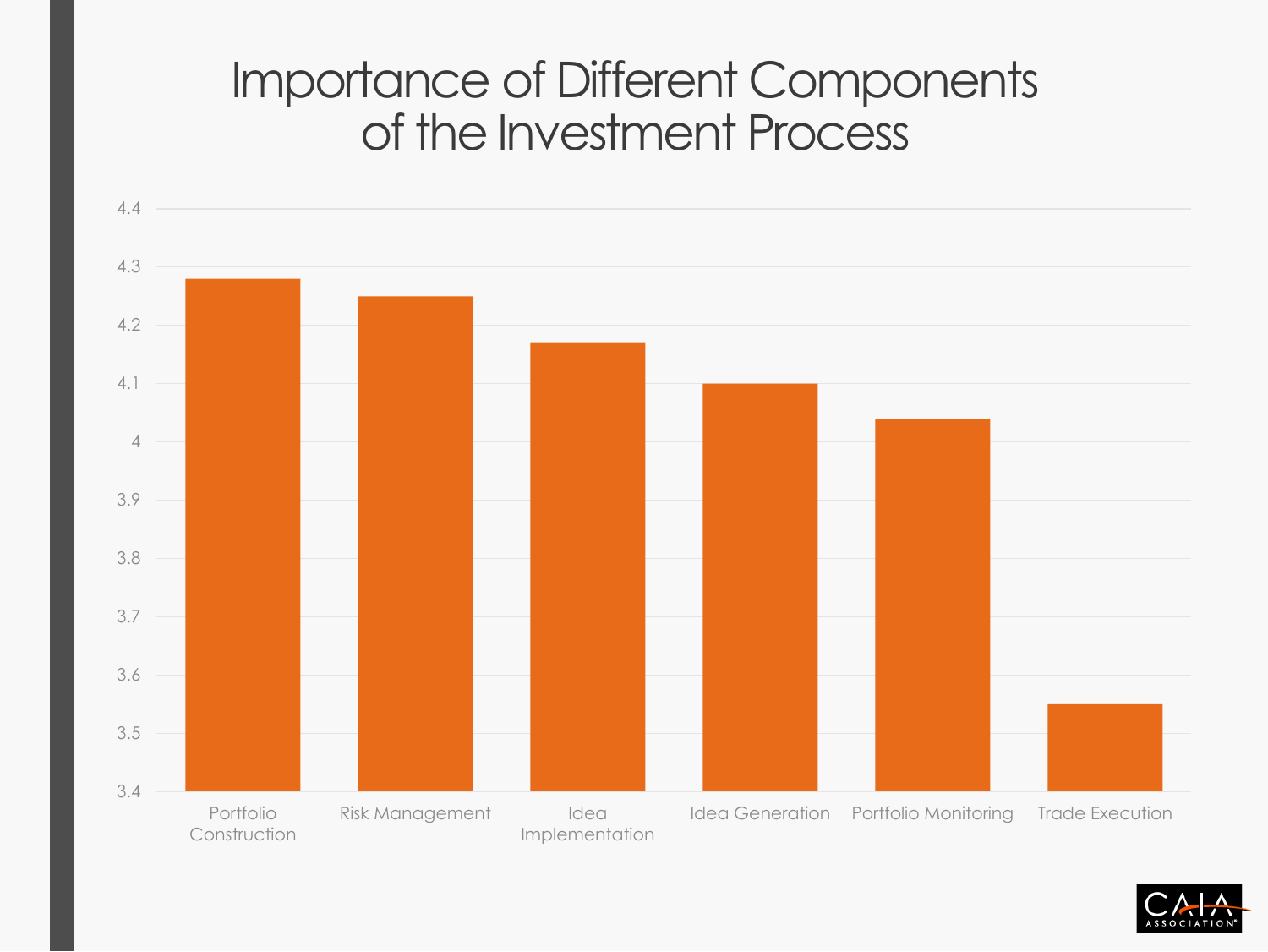#### What Gives Managers an "Edge"?



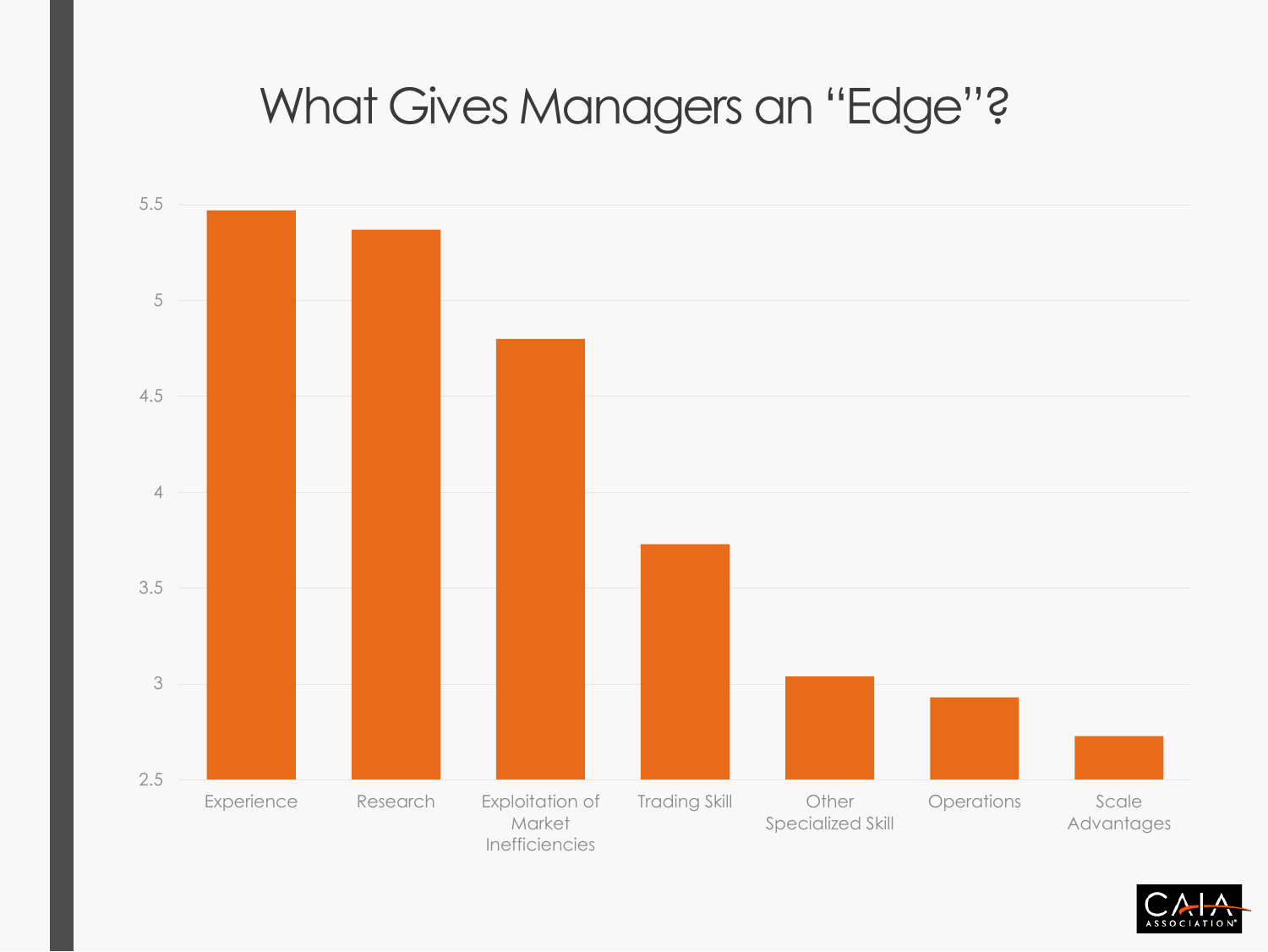#### How Important Is the Manager's Ability to Explain Components of the Investment Process?



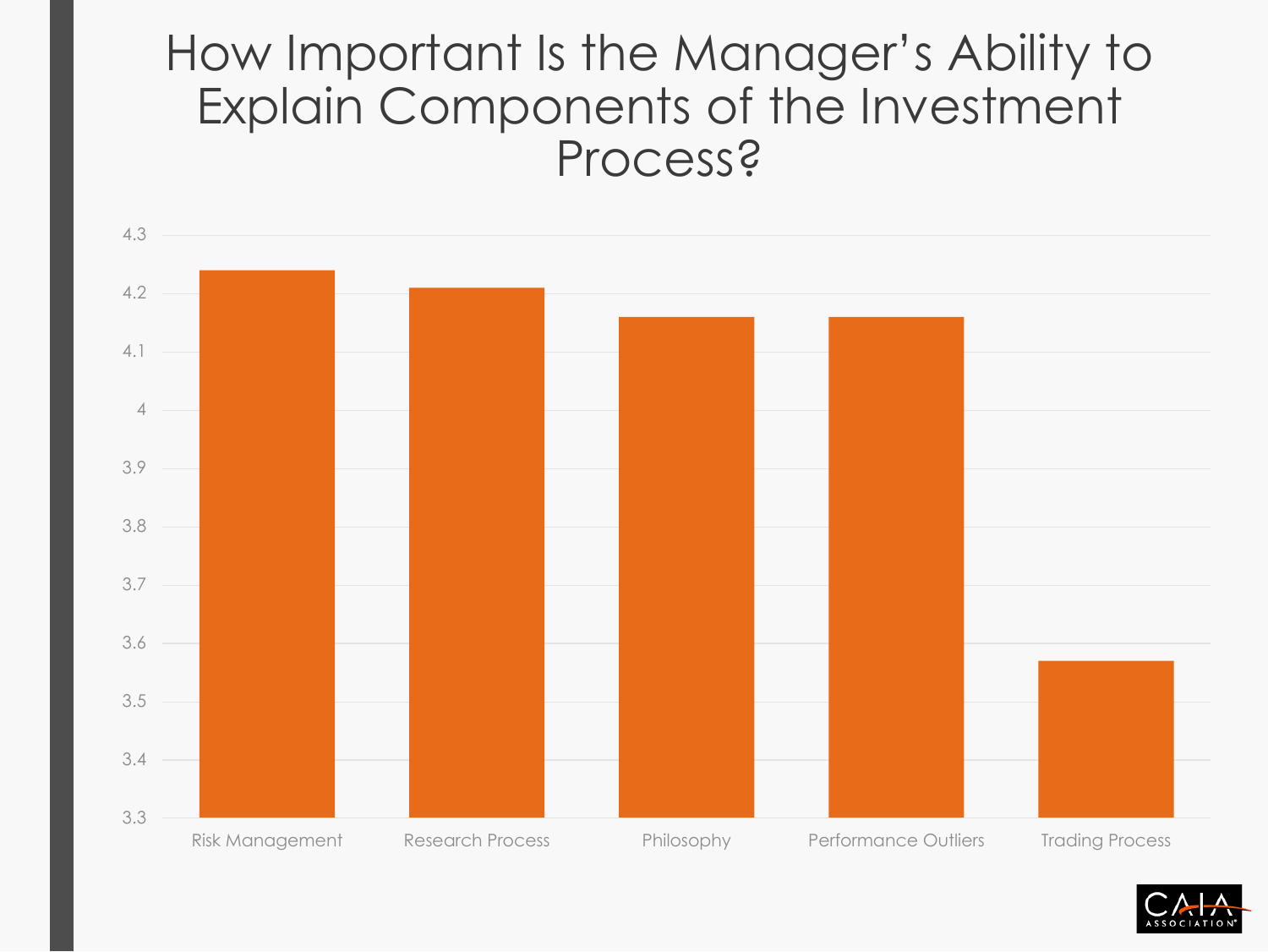#### How Often Do You Communication with Managers After They Are Hired?



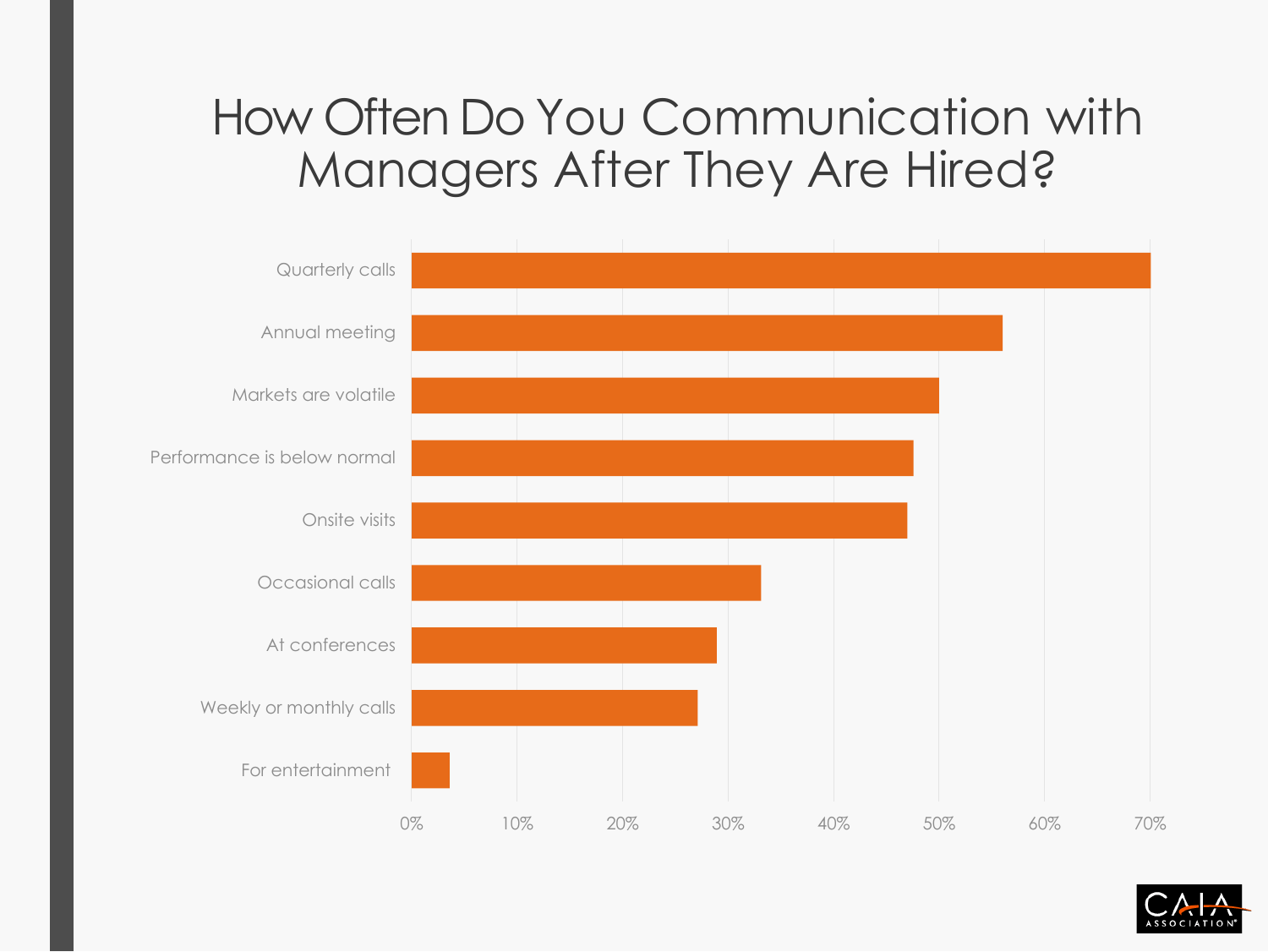## How Do You Source Managers?



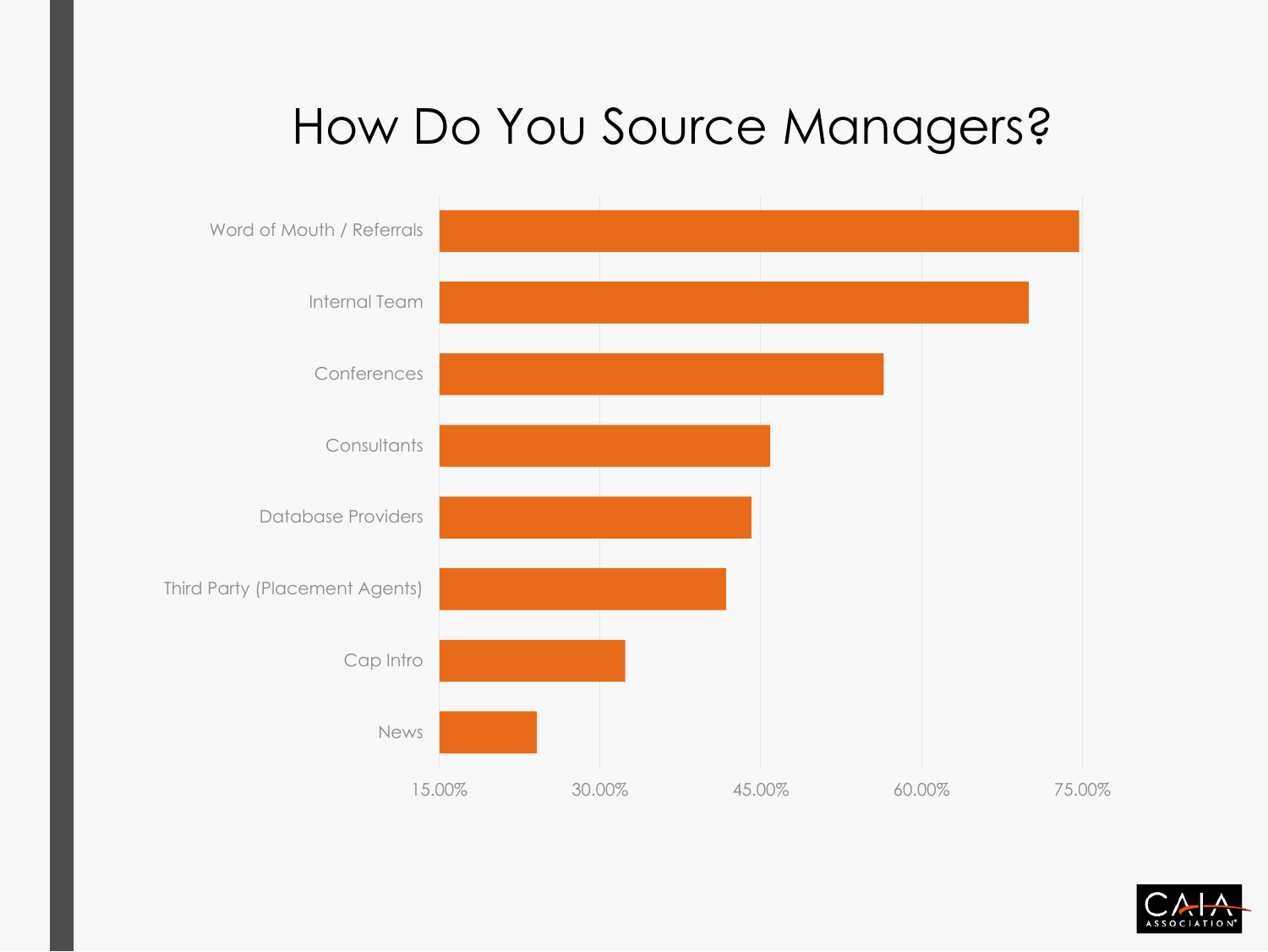## What's Most Important When Assessing Emerging Managers?



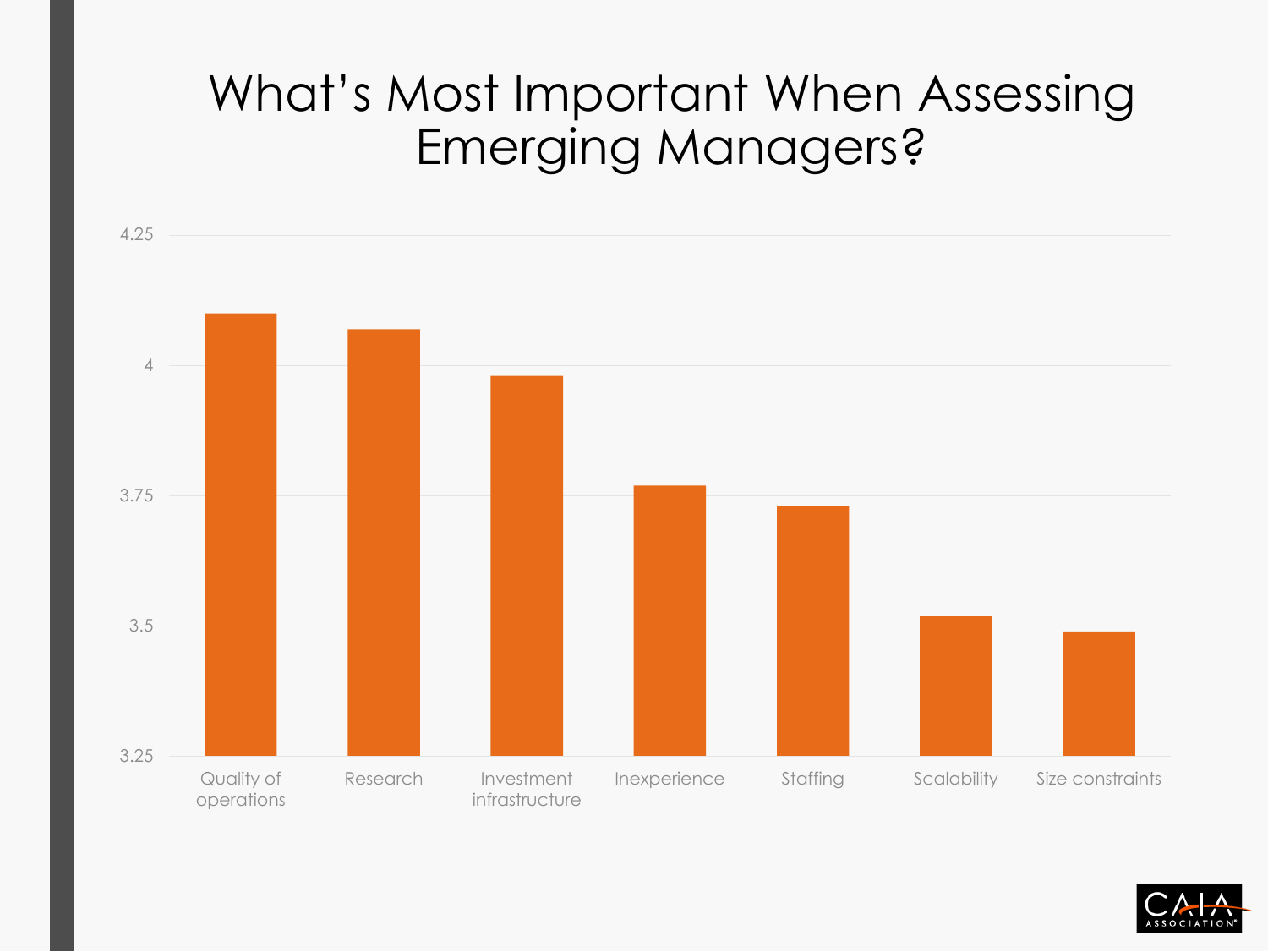#### What Were the Major Differences In Answers Between Managers and Investors?

- Managers view that the level of difficulty associated with selection is lower across all alternative strategies.
- Managers generally believe that quantitative analysis is the primary tool, more important than qualitative analysis and operational due diligence.
- There is a difference in perception between who makes the investment decision. Investor responses suggest that most decisions are made by committee while managers perceive that decisions are more concentrated with portfolio managers and analysts.